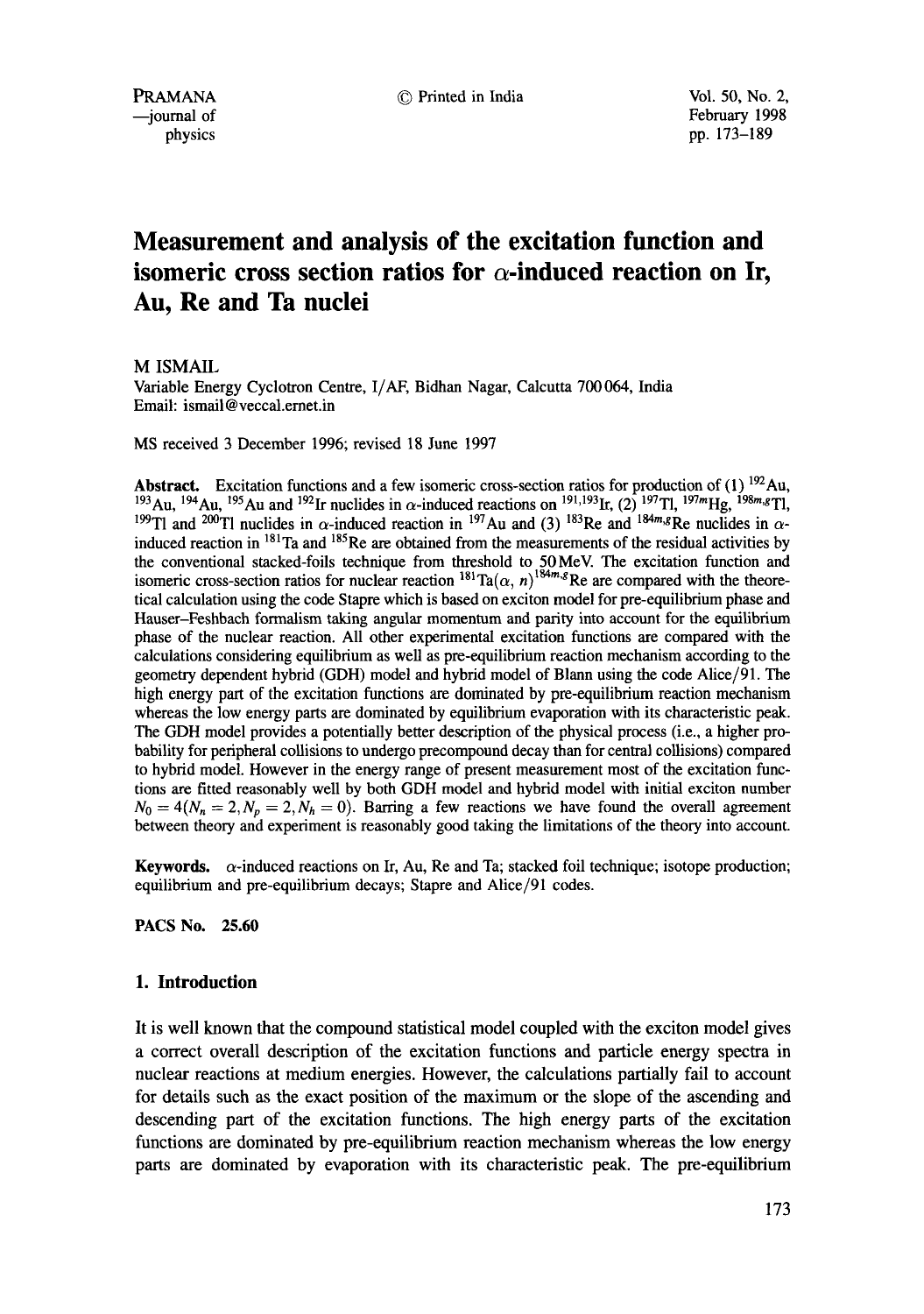processes have been investigated by several authors [1-6]. Excitation functions for equilibrium and pre-equilibrium reactions have been studied in  $(\alpha, xn)$  and  $(\alpha, pxn)$ reactions  $[7-10]$ . Theoretical calculations for pre-equilibrium process have been carried out in terms of exciton models [1-3]. Several models [1-6, 11-15] have been proposed to explain the emission of energetic light particles by the equilibration process from the nuclear system excited at medium energies. Predictions from these models with regard to excitation functions and the energy spectra of the emitted particles compared well with the existing experimental data. This has prompted a continued interest in these models as tools both to predict cross-sections for a number of nuclear reactions for practical purposes and to test the adequacy of the underlying physics. The isomeric cross-section ratios for a pair of isomeric states are known to depend strongly on the spins of the isomers concerned as well as on the spins of the higher lying levels populating the isomers. Experimental and theoretical studies on the isomeric cross-section ratios specially as function of incident particle energy should therefore lead to useful information on the spin cut off parameter as well as on the level structure of the residual nuclei. The excitation functions and isomeric cross-section studies are significant for the investigation of the mechanism of nuclear reactions. The present work on alpha induced reactions on the target nuclei  $^{181}$ Ta,  $^{185}$ Re,  $191$ Ir and  $193$ Ir is also intended to supply some new data in the alpha energy range from threshold to 50.0 MeV. Since the nuclear reactions  $^{197}Au(\alpha, xnypz\alpha)$  have already been studied extensively by several authors (see [16] and references therein), we have measured the cross-sections and the isomeric cross-section ratios for  $197\text{Au}(\alpha, \text{xnypz}\alpha)$  reactions so as to standarize our measurements by comparing our measurements with previous measurements. Hence the nuclear reactions  $197Au(\alpha, xnypz\alpha)$  have not been given much importance for theoretical analysis. However the nuclear reaction cross-sections are being presented in this paper only tor completeness.

This paper continues a series of reports on gross features of the interactions of intermediate energy light projectile with medium and heavy nuclei. The experiments have been performed at the Variable Energy Cyclotron Centre, Calcutta. Several excitation functions for the reactions  $^{191,193}$ Ir( $\alpha$ , *xn*)  $^{195-x,197-x}$ Au,  $^{191}$ Ir( $\alpha$ ,  $\alpha$ n)  $^{192}$ Ir,  $^{197}Au(\alpha, xn)^{200-x}$ Tl,  $^{197}Au(\alpha, p3n)$   $^{197}Hg$ ,  $^{185}Re(\alpha, \alpha n)$   $^{184}Re$  and  $^{181}Ta(\alpha, xn)$   $^{185-x}Re$ measured by the stacked foil technique are presented. The excitation functions of the radioactive products observed in reactions contain some information about the mechanism of the interaction of the  $\alpha$ -particles with Ir, Ta Re and Au nuclei. In this work calculations in the framework of the equilibrium statistical model and preequilibrium model using the code Alice/91 [17] and Stapre [18] were performed and the results are compared with experimental excitation functions. The Stapre code [18] which is based on exciton model for pre-equilibrium phase and Hauser-Feshbach formalism taking angular momentum and parity into account for the equilibrium phase has been used to calculate isomeric cross-section ratios and the results are compared with the measured isomeric cross-section ratios.

# **2. Experimental procedure**

Excitation functions for alpha induced reactions on  $^{181}$ Ta,  $^{191}$ Ir,  $^{193}$ Ir and  $^{197}$ Au were determined using the absolute yields of characteristic  $\gamma$ -rays pertaining to the decay of

174 **Pramana - J. Phys., Vol. 50, No. 2, February 1998**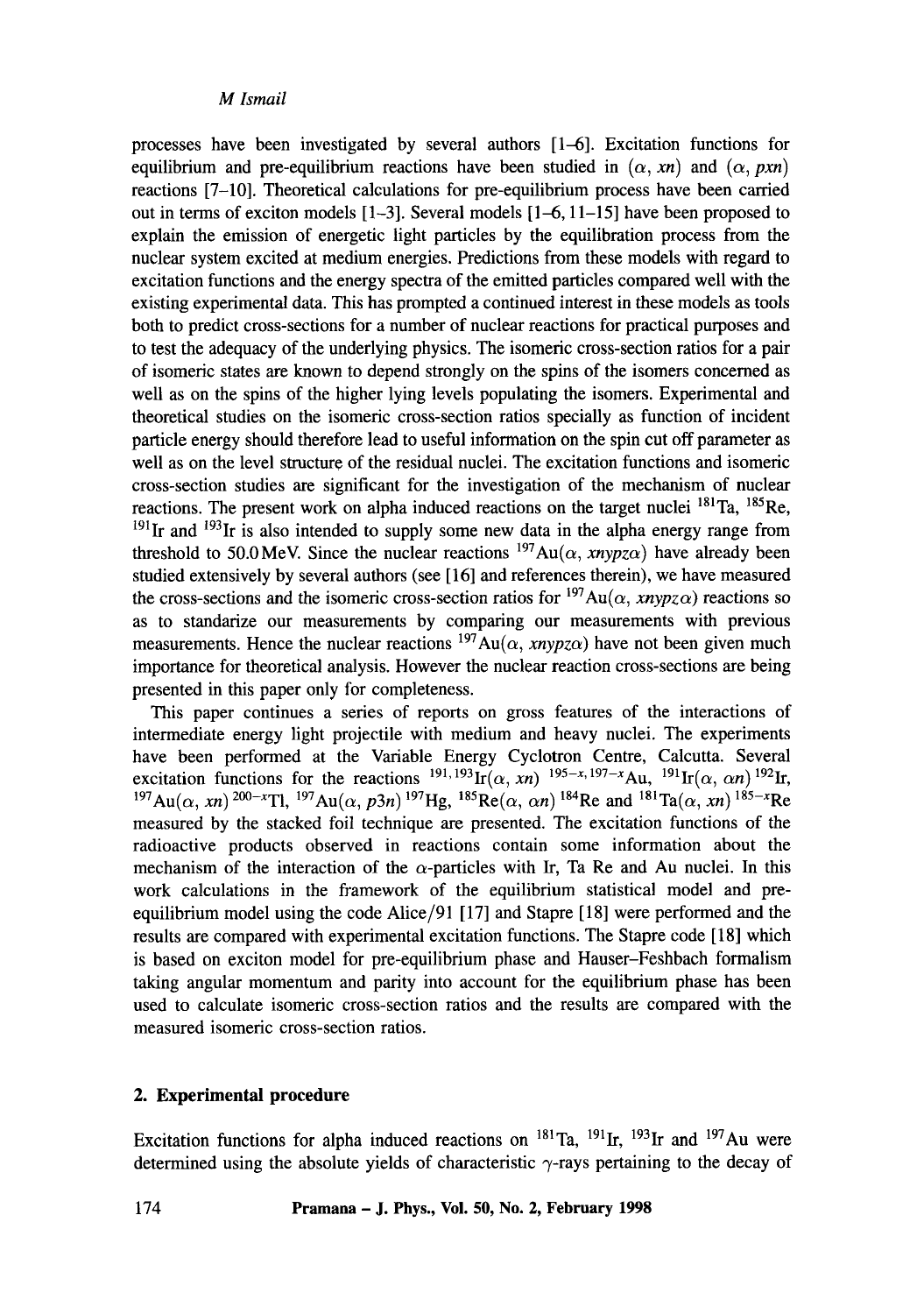each radioactive residual nuclide as usually done in stacked foil technique. The targets were commercially available thin self-supporting foils. The thicknesses of gold foils were  $4.837 \,\mathrm{\upmu m}$ , that of irridium foils 13.021  $\mathrm{\upmu m}$ , and tantalum foils were 10.521  $\mathrm{\upmu m}$  obtained by weighing. Then the stacks were irradiated in a chamber (as shown in figure 1 of [9]) specially constructed for this purpose having the facility to irradiate up to four stacks one after another. The beam spot on the targets was limited to 5.0 mm in diameter by using a 10.0 cm long aluminum collimator in front of the targets. The Au and Ta stack consisted of about 20 targets whereas Ir stack consisted of about 15 targets. Since the Au foils were very thin, these were interspersed with  $23.4 \mu m$  thick A1 degrader-cum-catcher foils. The stacks were exposed to the unanalysed external beam from the 224 cm variable energy cyclotron in Calcutta. The beam current on the targets was kept below 200 nA. The total  $\alpha$ -particle beam was collected and measured using a calibrated ORTEC current integrator. The absolute cross-sections for the reactions  $197Au(\alpha, xnyp\alpha z)$  were also compared with previous measurements [16]. The cross-section for the  $\alpha$ -induced reaction on Au are very well known [16]. Comparison of  $^{200}$ Tl,  $^{199}$ Tl and  $^{198}$ Tl production crosssection from previous measurements with our measurements thus provides high reliability to the absolute cross-section measurements. The unanalysed beam energy resolution was  $\simeq 0.2$  MeV. The accuracy in absolute energy is expected to be  $\simeq 2.0$  MeV. However from some of the excitation functions for the  $\alpha$ -induced reactions on Au the energies were re-calibrated with respect to their thresholds and thereby improving the accuracy in absolute energy to  $\approx 0.5$  MeV.

The mean beam energy at the half-thickness of each target of a stacked foil assembly was calculated from the energy degradation of the initial beam energy according to the given stopping power values for different materials. We have used the stopping powers from the tabulated values of Williamson *et al* [19]. However the tabulated values are in multiple of 2.0MeV up to 50.0MeV and in steps of 5.0MeV thereafter. Therefore interpolation is required at every foil of the stack. To improve the accuracy of interpolation the stopping powers  $S(E)$  are fitted by a non-linear least square method to a function of the form:

$$
S(E) = \sum_{i=1,4} A_i \cdot E^{i-1} + \sum_{k=1,2} B_k \cdot \exp(-C_k \cdot E), \tag{1}
$$

where  $A_i$ ,  $B_k$  and  $C_k$  are the constants to be determined from non-linear least square fit. The fit improves the overall accuracy of the stopping power interpolation. The average thicknesses of the target and degrader foils were determined by weighing. Each foil was cut out into a square shape and pasted over an annular A1 ring having 30.0 mm as the outer diameter.

The  $\gamma$ -rays emitted by the activated foils were detected either with a Ge(Li) detector or with a HPGe detector (both having 30% efficiency) available at our centre. In most of the cases the  $\gamma$ -rays, used in yield determination as listed in table 1, stand out very prominently in the spectra and does not pose any identification problem. The  $\gamma$ -ray spectra from the Ge(Li) and HPGe detectors were analysed using personal computer based multi channel analyser and were stored on hard disk or floppy diskettes. The Super-32 computer was used to analyse the  $\gamma$ -ray spectra stored on these hard disk and floppy diskettes. One program EXPANL1 was written to select the required peaks from the  $\gamma$ -ray spectra stored on hard disk and floppy diskettes and prepare a data file EXP2DT. Another program ISABELLE written by Kern [20, 21] (modified and renamed as EXPANL2) was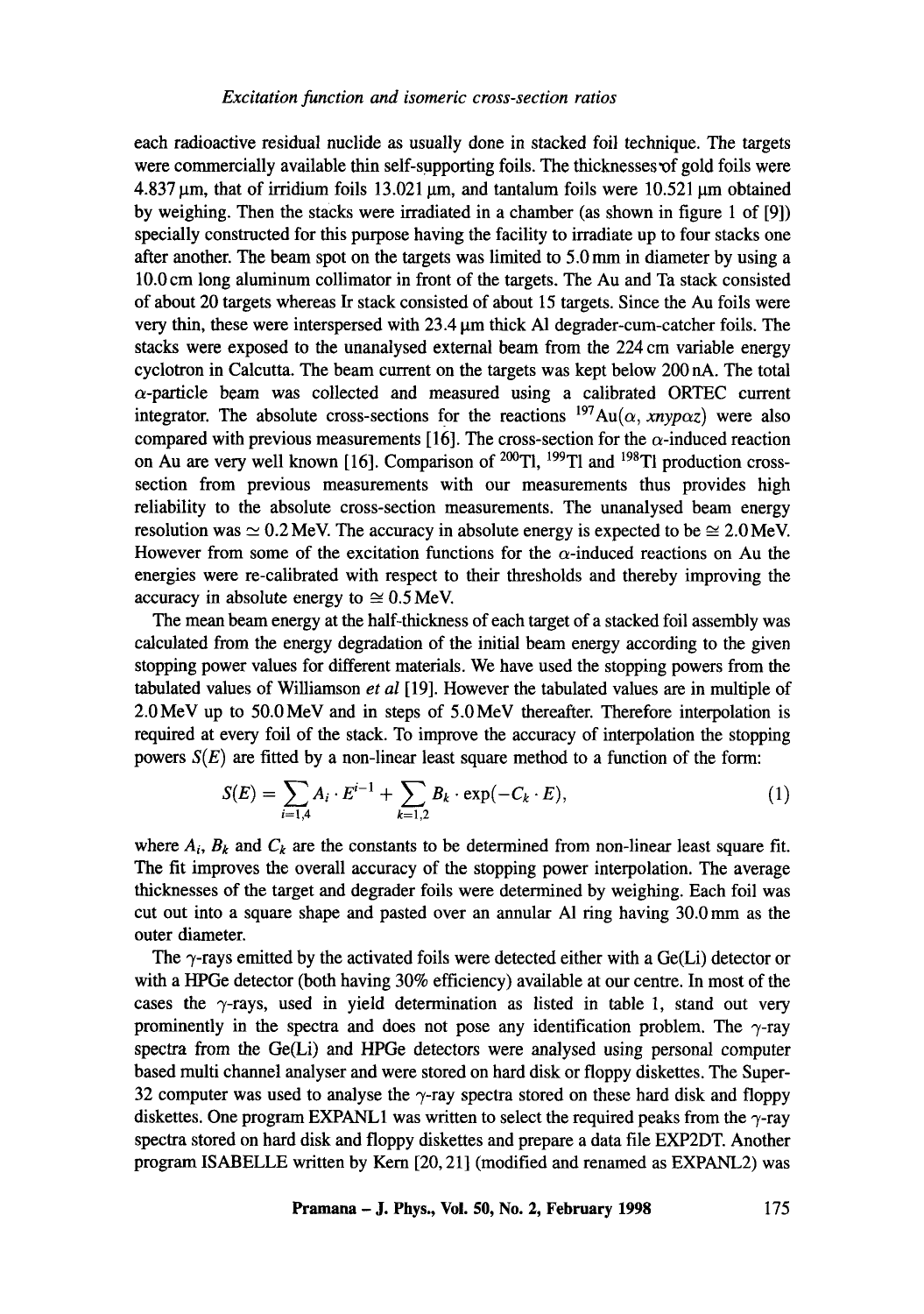| Nuclide               | Half-lives | $E_{\gamma}$ (keV) | $I_{\gamma}(\%)$ | Reaction                                                                                           | $Q$ -values (MeV)                  |
|-----------------------|------------|--------------------|------------------|----------------------------------------------------------------------------------------------------|------------------------------------|
| $^{192}\mathrm{Au}$   | 4.94h      | 316.51             | 58.00            | $^{191}$ Ir $(\alpha, 3n)$<br>$^{193}$ Ir $(\alpha, 5n)$                                           | $-25.709$<br>$-39.679$             |
| $193$ Au              | 17.65h     | 186.17             | 10.11            | $^{191}$ Ir $(\alpha, 2n)$<br>$^{193}$ Ir $(\alpha, 4n)$                                           | $-16.944$<br>$-30.914$             |
| $194$ Au              | 38.02h     | 328.50             | 60.00            | $^{191}$ Ir $(\alpha, n)$<br>$^{193}\text{Ir}(\alpha,3n)$                                          | $-10.084$<br>$-24.054$             |
| $^{195}\mathrm{Au}$   | 186.09d    | 98.88              | 10.90            | $^{193}\text{Ir}(\alpha,2n)$                                                                       | $-15.670$                          |
| $^{192}$ Ir           | 73.83 d    | 316.51             | 82.81            | $^{193}\text{Ir}(\alpha, 2p3n)$<br>$^{193}$ Ir $(\alpha, \alpha n)$<br>$^{191}$ Ir $(\alpha, 2pn)$ | $-36.053$<br>$-7.757$<br>$-22.084$ |
| $^{197}$ Tl           | 2.84h      | 425.84<br>152.23   | 12.91<br>07.21   | $197$ Au( $\alpha$ , 4n)<br>$197Au(\alpha, 4n)$                                                    | $-32.606$<br>$-32.606$             |
| $^{197m}\mathrm{Hg}$  | 23.80h     | 133.96             | 34.00            | $^{197}Au(\alpha, p3n)$                                                                            | $-29.678$                          |
| $198g$ Tl             | 5.30h      | 411.80             | 82.10            | $^{197}Au(\alpha,3n)$                                                                              | $-25.434$                          |
| $198m$ <sup>T</sup> ] | 1.87h      | 282.80             | 28.00            | $197Au(\alpha,3n)$                                                                                 | $-25.434$                          |
| 199T1                 | 7.42h      | 455.46             | 12.31            | $197Au(\alpha,2n)$                                                                                 | $-16.813$                          |
|                       |            | 208.21             | 12.21            | $197Au(\alpha,2n)$                                                                                 | $-16.813$                          |
| $200$ Tl              | 26.10h     | 367.94             | 87.20            | $197Au(\alpha, n)$                                                                                 | $-09.736$                          |
| $183$ Re              | 71.20d     | 162.33             | 23.58            | $^{181}\mathrm{Ta}(\alpha,2n)$                                                                     | $-16.340$                          |
| $184g$ <sub>Re</sub>  | 38.00 d    | 792.07             | 37.64            | $^{181}\mathrm{Ta}(\alpha, n)$                                                                     | $-09.873$                          |
| $^{184m}\mathrm{Re}$  | 169.8d     | 252.85             | 10.89            | $^{181}\mathrm{Ta}(\alpha, n)$                                                                     | $-09.873$                          |
| $184g$ Re             | 38.00 d    | 792.07             | 37.64            | $^{185}$ Re( $\alpha$ , 2p3n)                                                                      | $-35.975$                          |
| $^{184m}\mathrm{Re}$  | 169.8 d    | 252.85             | 10.89            | ${}^{185}$ Re( $\alpha$ , 2p3n)<br>$^{185}\mathrm{Re}(\alpha,\alpha n)$                            | $-35.975$<br>$-07.679$             |

**Table 1.** Half-lives,  $\gamma$ -energies, branching ratios of the  $\gamma$ -decays and Q-values for  $\alpha$ induced reactions on Ir, Au, Re and Ta.

 $h = hour, d = days, y = year.$ 

used to analyse the peaks stored in the data file EXP2DT. The program ISABELLE fits the  $\gamma$ -ray spectra very well (see figure 2d in [9]). The integration of the analytical function as well as experimental peak was used for yield determination. The  $\gamma$ -ray yield was determined by integrating the experimental peak points and subtracting the calculated background from it.

The efficiency calibrations of the detector were done with a standard  $^{152}$ Eu and  $^{133}$ Ba radioactive source obtained from B.R.I.T. (Department of Atomic Energy) available at our centre. The efficiency of the detector was interpolated to the required energy value from the measured efficiency curve. However to improve the interpolation, the efficiency curve was similarly fitted by a non-linear least square method to a function of the form given in  $(1)$ . The range of the fit was from  $122 \text{ keV}$  to  $1408 \text{ keV}$ . The fit improves the accuracy of interpolation considerably. For  $\gamma$ -ray having energy  $E_{\gamma}$  < 122 keV, the efficiency of the detector was extracted by manually plotted efficiency curve using low energy  $\gamma$ -rays from <sup>152</sup>Eu and <sup>133</sup>Ba calibrated sources.

The nuclear data necessary for the evaluation of the cross-sections are presented in table 1. The half-lives of the radioactive atoms are taken from the chart of nuclides [22],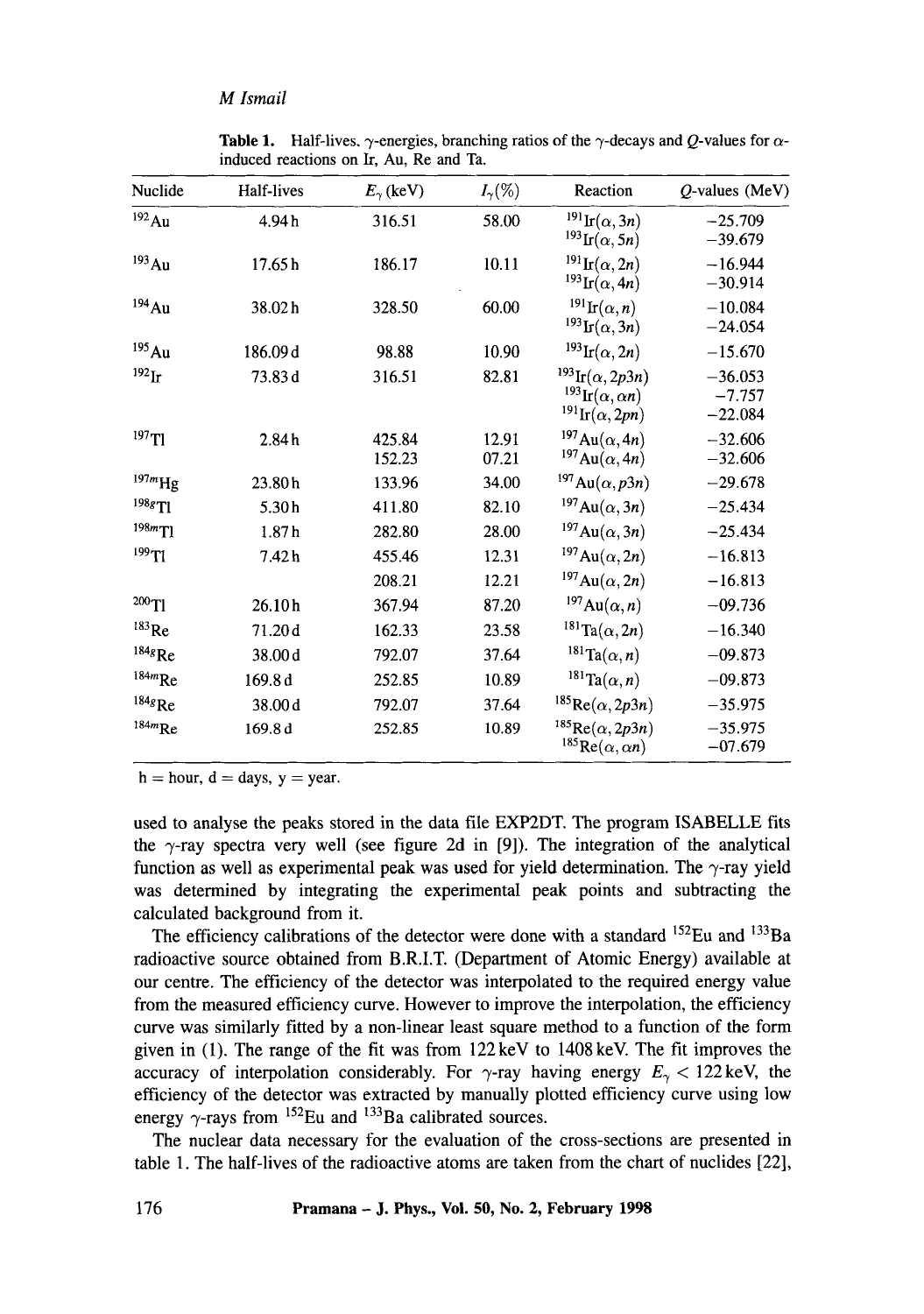the  $\gamma$ -ray energies and branching ratios are taken from the table of isotopes [22]. In table 1, only those  $\gamma$ -rays are listed which were chosen for the calculation of the crosssections. Also included in table 1 are reaction Q-values. Q-values were calculated using the atomic mass table of Wapstra and Audi [23].

#### 2.1 *Cross-section determination*

The number of observed decays  $Z$  per unit time is related to the total number of decays  $Z_0$ per unit time by

$$
Z_0 = Z/[\varepsilon(E_\gamma) * I_\gamma(\text{abs})],\tag{2}
$$



**Figure 1a-d.** The total residual production cross-section in mb for the reactions (a)  $193 \text{Ir}(\alpha, 2n)$   $195 \text{Au}$  ( $\blacksquare$ ), (b)  $193 \text{Ir}(\alpha, 3n)$   $194 \text{Au}$  ( $\blacksquare$ ), (c)  $(193), 191 \text{Ir}[\alpha, (4n) 2n]$   $193 \text{Au}$  [( $\blacksquare$ ),  $\Box$ ] and (d) <sup>191</sup>Ir( $\alpha$ , 3n)<sup>192</sup>Au (n) are plotted as a function of  $\alpha$ -particle bombarding energy. The solid line is the geometry dependent hybrid model and the circle-line  $(-\circ-)$ is the hybrid model fits using the code Alice/91 with  $N_0 = 4, N_n = 2, N_p = 2$  and  $N_h = 0$ .

**Pramana - J. Phys., Voi. 50, No. 2, February 1998 177**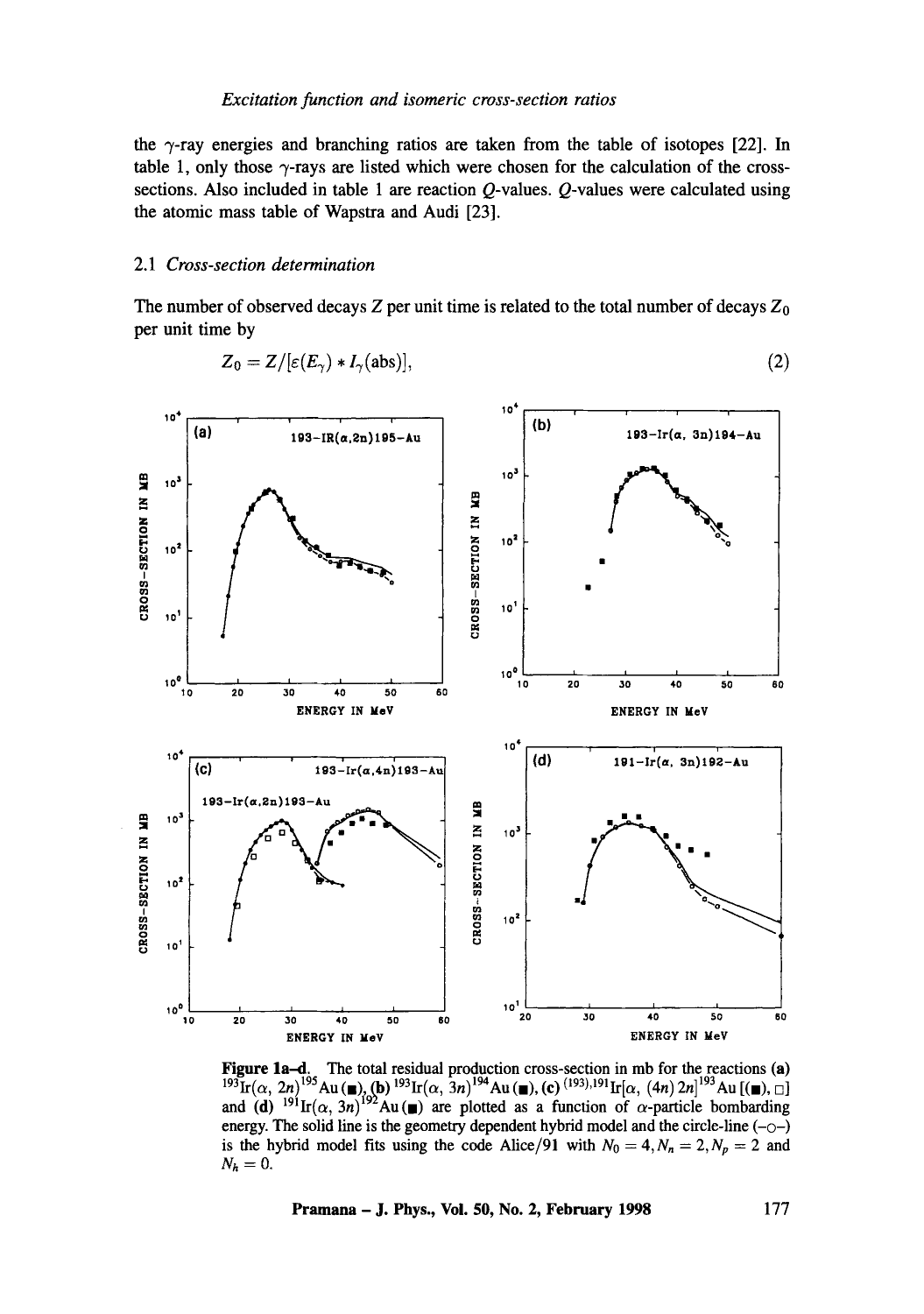where  $\epsilon(E_{\gamma})$  is the detector efficiency and  $I_{\gamma}$  (abs) is the absolute  $\gamma$ -ray abundance per decay. The total number of decays,  $Z_0$ , is related to total reaction yield R for simple decays (simple decays correspond to direct production of radio isotopes by the nuclear reactions and we have used only such decays in all the measurements reported here) by the relation

$$
R = Z_0 \cdot \exp(\lambda T_2) / [(1 - \exp(-\lambda T)) \cdot (1 - \exp(-\lambda T_1))/\lambda T_1], \qquad (3)
$$

where  $\lambda$  is the decay constant,  $T_1$  the irradiation time,  $T_2$  the cooling time after the end of irradiation and the beginning of the measurement,  $T$  the counting time and  $R$  is related to the cross-section  $\sigma$  by the relation

$$
\sigma = R/[(N_A \cdot \delta x) \cdot \mathcal{J}], \tag{4}
$$

|                    |                         | From <sup>191</sup> Ir |                         |
|--------------------|-------------------------|------------------------|-------------------------|
| Energy in<br>(MeV) | 192-Au $(3n)$           | 193-Au $(2n)$          | 194-Au $(n)$            |
| 48.4<br>$\pm 0.9$  | 580.62<br>$\pm 0.30\%$  |                        |                         |
| 45.8<br>$\pm 1.0$  | 656.41<br>$\pm 0.70\%$  |                        |                         |
| 43.8<br>$\pm 1.0$  | 727.27<br>$\pm 0.80\%$  |                        |                         |
| 41.9<br>$\pm 1.0$  | 939.84<br>$\pm 0.70\%$  |                        |                         |
| 39.7<br>±1.1       | 1141.51<br>$\pm 0.40\%$ |                        |                         |
| 37.6<br>$\pm 1.1$  | 1562.89<br>$\pm 0.30\%$ |                        |                         |
| 35.4<br>$\pm 1.1$  | 1602.75<br>$\pm 0.30\%$ | 110.9*<br>$\pm 0.80\%$ |                         |
| 33.1<br>$\pm 1.2$  | 1349.15<br>$\pm 0.40\%$ | 236.26<br>$\pm 1.50\%$ |                         |
| 30.7<br>$\pm 1.2$  | 841.48<br>±0.60%        | 438.09<br>$\pm 2.50\%$ | $23.3*$<br>$\pm 0.15\%$ |
| 28.1<br>$\pm 1.3$  | 172.789<br>$\pm 2.10\%$ | 640.60<br>$\pm 1.40\%$ | 29.8*<br>$\pm 0.24\%$   |
| 25.4<br>$\pm 1.4$  |                         | 522.11<br>$\pm 0.30\%$ | $32.7*$<br>$\pm 0.80\%$ |
| 22.6<br>±1.5       |                         | 269.65<br>±0.30%       | 35.6<br>$\pm 1.60\%$    |
| 19.5<br>$\pm 1.6$  |                         | 45.74<br>$\pm 0.70\%$  | 33.64<br>$\pm 1.00\%$   |
| 16.1<br>$\pm 1.8$  |                         |                        | 3.14<br>$\pm 1.00\%$    |

**Table 2.** Experimental cross-section for  $\alpha$ -induced reaction with <sup>191</sup>Ir and  $193$ Ir.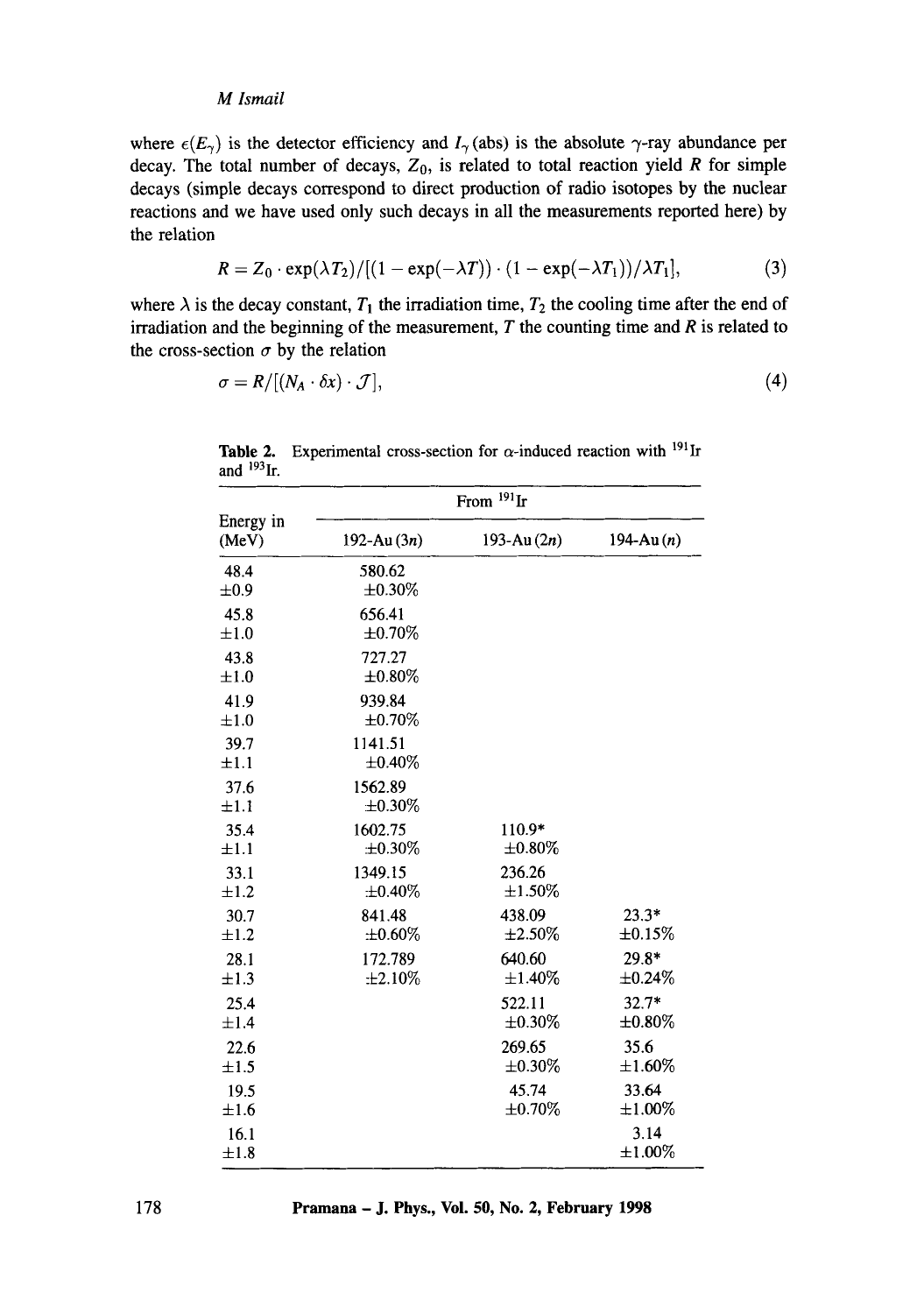|                    | Cross-section of the product in milli barns from <sup>193</sup> Ir |                     |               |               |  |
|--------------------|--------------------------------------------------------------------|---------------------|---------------|---------------|--|
| Energy in<br>(MeV) | 195-Au $(2n)$                                                      | 192-Ir $(\alpha n)$ | 194-Au $(3n)$ | 193-Au $(4n)$ |  |
| 48.4               | 47.06                                                              | 196.998             | 179.462       | 854.336       |  |
| $\pm 0.9$          | $\pm 8.20\%$                                                       | $\pm 0.46\%$        | $\pm 1.30\%$  | $\pm 2.00\%$  |  |
| 45.8               | 49.72                                                              | 83.863              | 207.039       | 899.380       |  |
| ±1.0               | $\pm$ 5.27%                                                        | $\pm 0.46\%$        | $\pm 1.10\%$  | $\pm 3.00\%$  |  |
| 43.8               | 57.23                                                              | 52.057              | 320.463       | 1077.775      |  |
| ±1.0               | $\pm$ 5.30%                                                        | $\pm 1.00\%$        | $\pm 0.90\%$  | $\pm 1.00\%$  |  |
| 41.9               | 64.28                                                              | 37.069              | 445.464       | 904.602       |  |
| $\pm 1.0$          | $\pm 4.00\%$                                                       | $\pm 0.69\%$        | $\pm 0.60\%$  | $\pm 0.80\%$  |  |
| 39.7               | 59.18                                                              | 28.935              | 608.938       | 644.735       |  |
| $\pm 1.1$          | $\pm 5.00\%$                                                       | $\pm 1.50\%$        | $\pm 0.30\%$  | $\pm 0.60\%$  |  |
| 37.6               | 84.80                                                              | 25.356              | 1028.389      | 441.116       |  |
| $\pm 1.1$          | ±2.60%                                                             | $\pm 1.70\%$        | ±0.16%        | $\pm 0.60\%$  |  |
| 35.4               | 110.63                                                             | 18.491              | 1342.906      | $118.3*$      |  |
| $\pm 1.1$          | $\pm 2.54\%$                                                       | $\pm 1.75\%$        | $\pm 0.08\%$  | $\pm 1.80\%$  |  |
| 33.1               | 139.56                                                             | 11.801              | 1318.248      |               |  |
| $\pm 1.2$          | $\pm 2.07\%$                                                       | $\pm 3.07\%$        | ±0.12%        |               |  |
| 30.7               | 303.44                                                             | 6.505               | 1061.1        |               |  |
| ±1.2               | $\pm 0.96\%$                                                       | ±6.10%              | ±0.15%        |               |  |
| 28.1               | 580.44                                                             | 4.193               | 478.3*        |               |  |
| ±1.3               | $\pm 0.52\%$                                                       | $\pm$ 9.10%         | $\pm 0.24\%$  |               |  |
| 25.4               | 757.07                                                             | 2.053               | $17.0*$       |               |  |
| $\pm 1.4$          | $\pm 0.42\%$                                                       | $±9.90\%$           | $\pm 0.80\%$  |               |  |
| 22.6<br>±1.5       | 426.80<br>±0.93%                                                   | 1.686<br>±10.0%     |               |               |  |
| 19.5<br>±1.6       | 97.49<br>±2.73%                                                    | 1.686<br>±10.0%     |               |               |  |

Table 2. *(Continued)* 

where  $N_A$  is the number of atoms/cm<sup>3</sup> of the target material,  $\delta x$  is the thickness of the foil (in cm) and  $J$  is the total number of incident particles during the irradiation (calculated from total charge measured by current integrator).

# **3. Experimental results**

In table 2 and figures (1a) to (1d) our experimental results for the production of  $^{192}$ Au, <sup>192</sup>Ir, <sup>193</sup>Au, <sup>194</sup>Au and <sup>195</sup>Au radio-nuclides via  $\alpha$ -induced reactions on <sup>191, 193</sup>Ir are summarized and plotted as a function of  $\alpha$ -particle bombarding energy. The experimental cross-sections are in millibarns and presented along with the percentage of statistical errors only. Since the radio-nuclides <sup>193</sup>Au could be produced by <sup>191</sup>Ir( $\alpha$ , 2n) and <sup>193</sup>Ir( $\alpha$ , 4n) reactions and the radio-nuclides <sup>194</sup>Au could be produced by <sup>191</sup>Ir( $\alpha$ , n) and <sup>193</sup>Ir( $\alpha$ , 3*n*) reactions, in the overlapping regions the cross-sections for these reactions are taken as proportional to their theoretical values based on the GDH model calculation [6].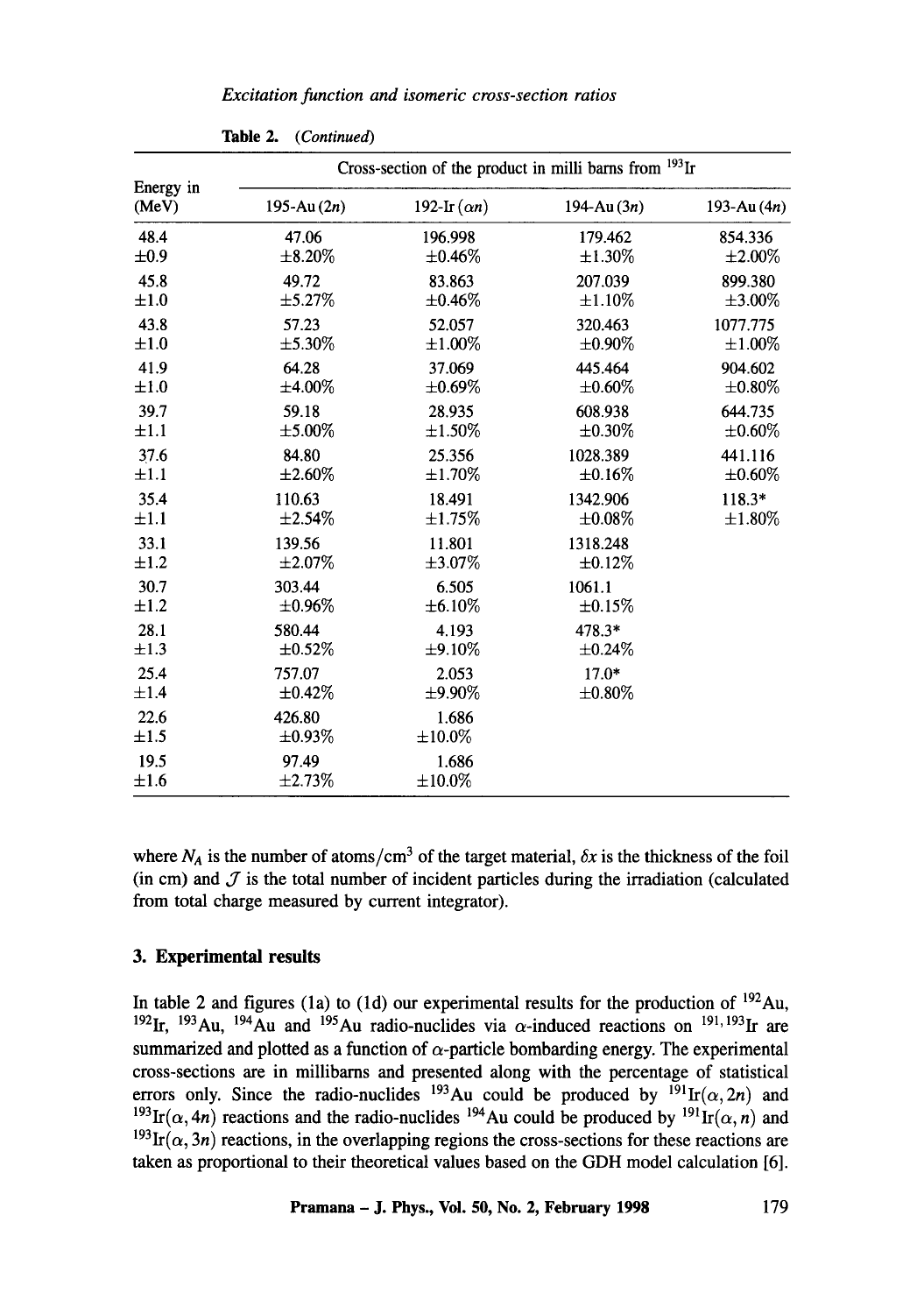*M lsmail* 



**Figure 2. (a)** The total residual production cross-section in mb for the reaction  $\text{L}^{\text{ISI}}\text{Ta}(\alpha, n)^{\text{1}}$ <sup>24m</sup><sub>2</sub>Re [ $\blacksquare \Rightarrow g$ ,  $\Box \Rightarrow m$ ] are plotted as a function of  $\alpha$ -particle bombarding energy. The solid line is the geometry dependent hybrid model fit using the code Alice/91 with  $N_0 = 4$ ,  $N_n = 2$ ,  $N_p = 2$  and  $N_h = 0$ . The  $-\bullet$ - and  $-\circ$ - are Stapre code calculation with  $FM = 1000.0$  (MeV)<sup>3</sup> and  $FM = 750$  (MeV)<sup>3</sup> respectively. (b) The isomeric cross-section ratios for the isomer pair  $184m, gR$ e are plotted ( $\bullet$ ) as a function of  $\alpha$ -particle bombarding energy. The solid lined curve is Stapre code calculation with  $FM = 1000 \text{ (MeV)}^3$ . The curve with  $FM = 750 \text{ (MeV)}^3$  is indistinguishable with the plotted solid curve.



**Figure 2e. The total residual production cross-section in mb for the reaction**  <sup>181</sup> Ta( $\alpha$ , 2n)<sup>183</sup> Re ( $\bullet$ ) are plotted as a function of  $\alpha$ -particle bombarding energy. The **solid line is the geometry dependent hybrid model fit using the code Alice/91 with**   $N_0 = 4, N_n = 2, N_p = 2$  and  $N_h = 0$ .

**These points are marked with symbols (\*) in table 2 and beyond these marked points the**  contributions of  $(\alpha, n)$  and  $(\alpha, 2n)$  reactions to  $(\alpha, 3n)$  and  $(\alpha, 4n)$  reactions respectively are negligible ( $\langle 2\%$ ). The number of such points for  $(\alpha, 2n)$  and  $(\alpha, 4n)$  reactions is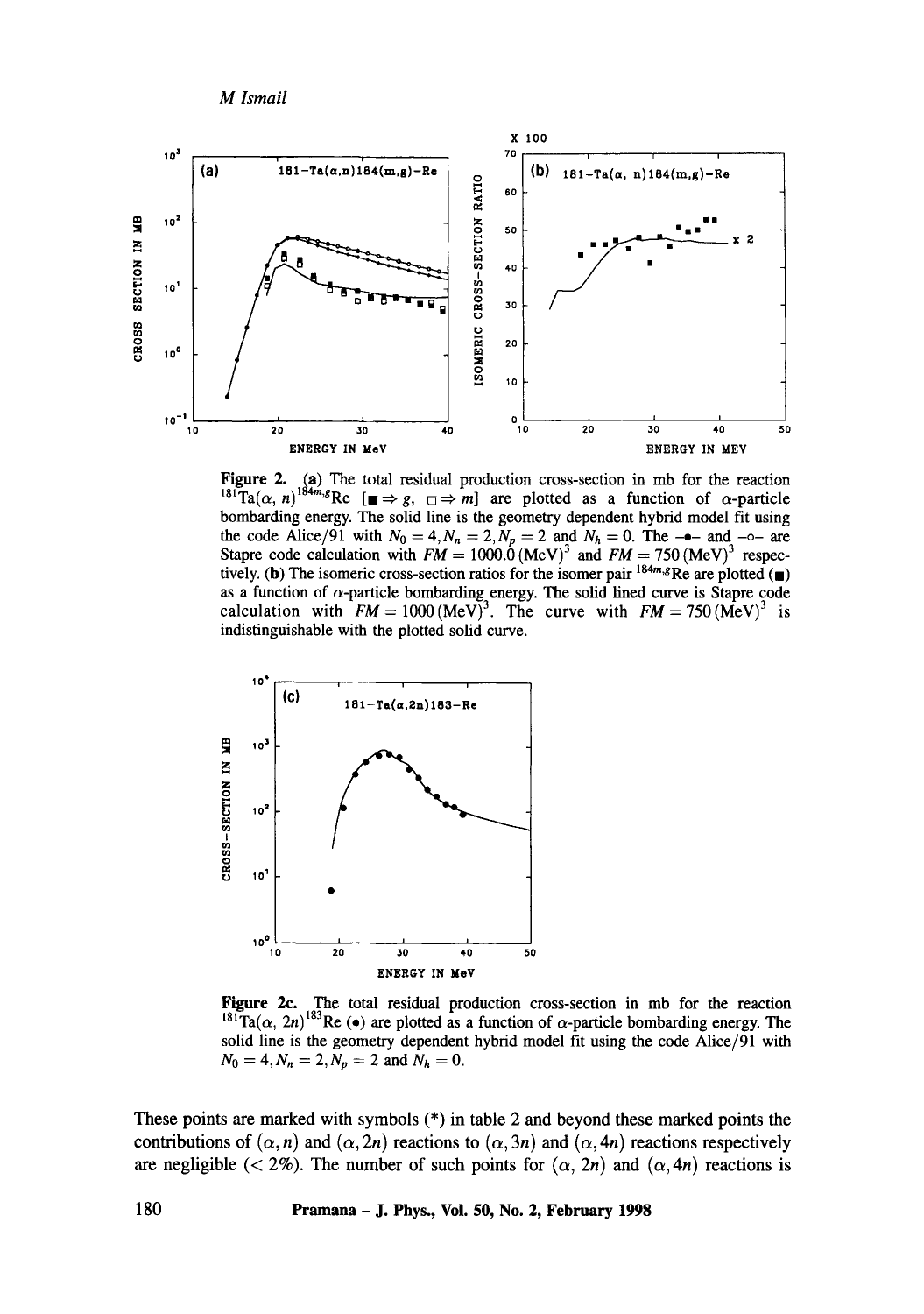# *Excitation function and isomeric cross-section ratios*

|                    | Cross-section of the product in milli barns |              |              |                                  |  |  |
|--------------------|---------------------------------------------|--------------|--------------|----------------------------------|--|--|
| Energy in<br>(MeV) | 183-Re                                      | 184-Re $(g)$ | 184-Re $(m)$ | $\sigma_m/(\sigma_g + \sigma_m)$ |  |  |
| 18.8               | 6.09                                        | 14.45        | 11.07        | 0.434                            |  |  |
| $\pm 1.0$          | $\pm 1.5\%$                                 | $\pm 0.63\%$ | $\pm 3.0\%$  |                                  |  |  |
| 20.7               | 114.23                                      | 33.50        | 28.76        | 0.462                            |  |  |
| ±1.0               | $\pm 0.3\%$                                 | $\pm 0.69\%$ | $\pm 2.6\%$  |                                  |  |  |
| 22.6               | 375.89                                      | 27.23        | 23.36        | 0.462                            |  |  |
| ±0.9               | $\pm 0.09\%$                                | $\pm 0.48\%$ | ±2.1%        |                                  |  |  |
| 24.2               | 581.04                                      | 15.78        | 14.17        | 0.473                            |  |  |
| $\pm 0.8$          | ±0.11%                                      | ±1.08%       | $\pm 6.3\%$  |                                  |  |  |
| 26.2               | 730.62                                      | 11.62        | 9.50         | 0.450                            |  |  |
| $\pm 0.8$          | $\pm 0.08\%$                                | ±0.11%       | ±7.4%        |                                  |  |  |
| 27.8               | 772.58                                      | 9.07         | 8.38         | 0.480                            |  |  |
| $\pm 0.8$          | $\pm 0.05\%$                                | ±0.81%       | $\pm 7.3\%$  |                                  |  |  |
| 29.4               | 698.82                                      | 9.13         | 6.41         | 0.412                            |  |  |
| $\pm 0.8$          | $\pm 0.11\%$                                | ±1.52%       | ±10.0%       |                                  |  |  |
| 30.9               | 457.57                                      | 7.54         | 7.03         | 0.482                            |  |  |
| $\pm 0.8$          | ±0.13%                                      | $\pm 1.69\%$ | ±9.4%        |                                  |  |  |
| 32.5               | 334.07                                      | 7.65         | 6.43         | 0.457                            |  |  |
| $\pm 0.8$          | ±0.15%                                      | ±1.62%       | ±7.8%        |                                  |  |  |
| 33.9               | 224.18                                      | 7.14         | 7.36         | 0.508                            |  |  |
| $\pm 0.7$          | ±0.18%                                      | ±1.72%       | $\pm 8.7\%$  |                                  |  |  |
| 35.3               | 177.45                                      | 6.87         | 6.73         | 0.495                            |  |  |
| $\pm 0.7$          | $\pm 0.20\%$                                | ±1.73%       | ±7.9%        |                                  |  |  |
| 36.7               | 132.90                                      | 5.86         | 5.87         | 0.500                            |  |  |
| $\pm 0.7$          | $\pm 0.24\%$                                | $±1.91\%$    | $\pm 5.8\%$  |                                  |  |  |
| 38.0               | 118.90                                      | 5.48         | 6.11         | 0.527                            |  |  |
| $\pm 0.7$          | $\pm 0.26\%$                                | $\pm 2.03\%$ | ±7.3%        |                                  |  |  |
| 39.3               | 91.25                                       | 4.47         | 4.97         | 0.526                            |  |  |
| $\pm 0.7$          | $\pm 0.28\%$                                | $\pm 2.20\%$ | ±9.2%        |                                  |  |  |

**Table 3.** Experimental cross-section for  $\alpha$ -induced reaction with <sup>181</sup>Ta.

Table 4. Experimental cross-section for  $\alpha$ -induced reaction with <sup>185</sup>Re.

|                    | Cross-section of the product in milli barns |                   |                                  |  |
|--------------------|---------------------------------------------|-------------------|----------------------------------|--|
| Energy in<br>(MeV) | 184-Re $(q)$                                | 184-Re $(m)$      | $\sigma_m/(\sigma_g + \sigma_m)$ |  |
| $32.6 \pm 2.0$     | $3.83 \pm 5.0\%$                            | $4.07 \pm 10.0\%$ | 0.515                            |  |
| $36.6 \pm 2.0$     | $4.29 \pm 4.8\%$                            | $5.28 \pm 10.0\%$ | 0.552                            |  |
| $40.5 \pm 2.0$     | $12.11 \pm 1.8\%$                           | $11.67 \pm 9.0\%$ | 0.491                            |  |
| $44.2 \pm 1.8$     | $18.33 \pm 0.45\%$                          | $18.73 \pm 3.3\%$ | 0.505                            |  |
| $47.6 \pm 1.7$     | $26.15 \pm 0.55\%$                          | $28.00 \pm 4.2\%$ | 0.517                            |  |

only one and for  $(\alpha, n)$  and  $(\alpha, 3n)$  reactions three. Since no data exist in literature for  $\alpha$ induced reactions on  $^{191,193}$ Ir, comparison could not be made with other measurements. In table 3 and figures 2a and 2c the total residual production cross-section in mb for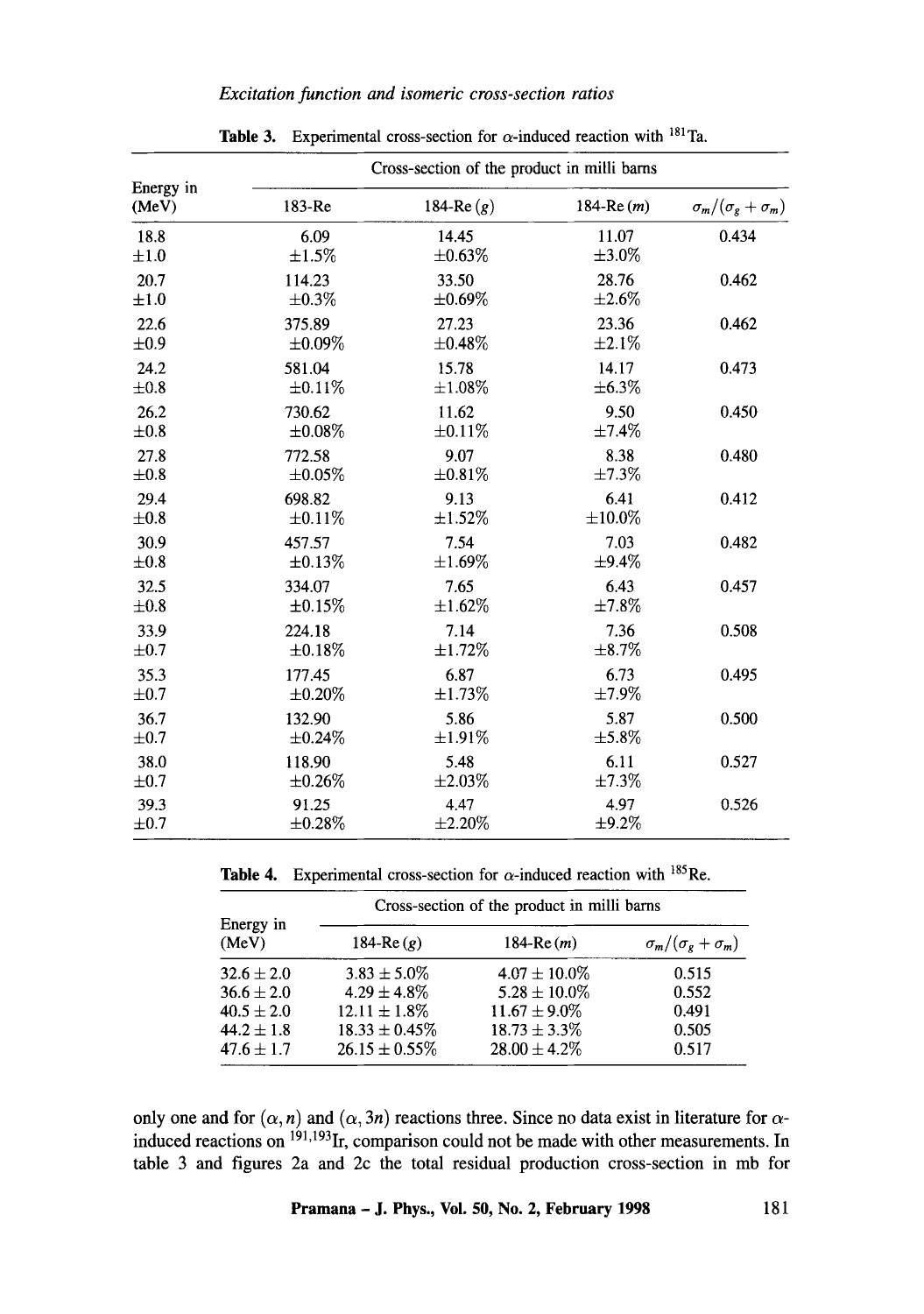# *M lsmail*

|                    |                   | Cross-section of the product in milli barns |                     |                     |                                |
|--------------------|-------------------|---------------------------------------------|---------------------|---------------------|--------------------------------|
| Energy in<br>(MeV) | 200-T1            | $199-T1$                                    | 198-T $l(g)$        | 198-Tl $(m)$        | $\sigma_m/(\sigma_m+\sigma_g)$ |
| $52.0 \pm 0.3$     | $1.95 \pm 1.9\%$  | $37.29 \pm 3.8\%$                           | $174.15 \pm 0.3\%$  | $254.18 \pm 8.6\%$  | 0.594                          |
| $50.7 \pm 0.3$     | $2.16 \pm 1.7\%$  | $45.12 \pm 3.0\%$                           | $211.19 \pm 0.3\%$  | $328.57 \pm 7.1\%$  | 0.608                          |
| $49.4 \pm 0.3$     | $2.18 \pm 1.7\%$  | $44.50 \pm 3.1\%$                           | $232.51 \pm 0.4\%$  | $337.97 \pm 5.9\%$  | 0.592                          |
| $48.0 \pm 0.3$     | $2.43 \pm 1.8\%$  | $47.79 \pm 2.3\%$                           | $289.24 \pm 0.2\%$  | $433.42 \pm 3.3\%$  | 0.600                          |
| $46.6 \pm 0.3$     | $2.52 \pm 1.8\%$  | $51.45 \pm 1.6\%$                           | $364.37 \pm 0.2\%$  | $521.26 \pm 2.6\%$  | 0.589                          |
| $45.1 \pm 0.3$     | $2.43 \pm 1.7\%$  | $48.96 \pm 1.4\%$                           | $406.23 \pm 0.2\%$  | $735.08 \pm 2.7\%$  | 0.644                          |
| $43.6 \pm 0.3$     | $2.88 \pm 1.6\%$  | $57.17 \pm 0.8\%$                           | $564.90 \pm 0.18\%$ | $990.33 \pm 1.8\%$  | 0.637                          |
| $42.1 \pm 0.3$     | $3.08 \pm 1.7\%$  | $65.55 \pm 1.2\%$                           | $750.94 \pm 0.3\%$  | $1230.85 \pm 1.4\%$ | 0.621                          |
| $40.6 \pm 0.3$     | $3.82 \pm 0.5\%$  | $82.25 \pm 0.8\%$                           | $959.55 \pm 0.2\%$  | $1417.20 \pm 1.2\%$ | 0.596                          |
| $38.8 \pm 0.3$     | $4.40 \pm 0.6\%$  | $101.29 \pm 0.9\%$                          | $1059.09 \pm 0.2\%$ | $1518.60 \pm 1.0\%$ | 0.589                          |
| $37.2 \pm 0.4$     | $4.90 \pm 0.6\%$  | $129.20 \pm 0.56\%$                         | $1011.62 \pm 0.2\%$ | $1485.62 \pm 1.0\%$ | 0.595                          |
| $35.5 \pm 0.4$     | $5.50 \pm 0.6\%$  | $184.27 \pm 0.5\%$                          | $925.02 \pm 0.2\%$  | $1266.36 \pm 0.8\%$ | 0.578                          |
| $33.7 \pm 0.4$     | $7.49 \pm 0.5\%$  | $317.88 \pm 0.3\%$                          | $783.06 \pm 0.3\%$  | $1023.21 \pm 1.3\%$ | 0.567                          |
| $31.8 \pm 0.4$     | $7.03 \pm 0.7\%$  | $485.13 \pm 0.2\%$                          | $483.44 \pm 0.4\%$  | $612.74 \pm 1.9\%$  | 0.559                          |
| $29.9 \pm 0.4$     | $8.28 \pm 0.5\%$  | $723.71 \pm 0.16\%$                         | $196.75 \pm 0.4\%$  | $208.55 \pm 0.6\%$  | 0.515                          |
| $27.8 \pm 0.4$     | $9.32 \pm 0.2\%$  | $710.79 \pm 0.16\%$                         | $23.65 \pm 2.2\%$   | $15.44 \pm 2.0\%$   | 0.390                          |
| $26.5 \pm 0.4$     | $9.61 \pm 0.22\%$ | $708.60 \pm 0.4\%$                          |                     |                     |                                |
| $25.6 \pm 0.4$     | $10.58 \pm 0.4\%$ | $649.12 \pm 0.4\%$                          |                     |                     |                                |
| $25.6 \pm 0.4$     | $12.53 \pm 0.8\%$ | $571.78 \pm 0.2\%$                          |                     |                     |                                |
| $24.8 \pm 0.5$     | $12.10 \pm 0.2\%$ | $554.83 \pm 0.5\%$                          |                     |                     |                                |
| $24.0 \pm 0.5$     | $15.19 \pm 0.4\%$ | $500.91 \pm 0.4\%$                          |                     |                     |                                |
| $23.3 \pm 0.5$     | $16.86 \pm 0.5\%$ | $345.53 \pm 0.33\%$                         |                     |                     |                                |
| $23.1 \pm 0.5$     | $19.90 \pm 0.9\%$ | $362.57 \pm 1.0\%$                          |                     |                     |                                |
| $22.2 \pm 0.5$     | $22.32 \pm 0.2\%$ | $282.92 \pm 0.9\%$                          |                     |                     |                                |
| $21.0 \pm 0.5$     | $26.88 \pm 0.8\%$ | $173.76 \pm 0.86\%$                         |                     |                     |                                |
| $20.8 \pm 0.5$     | $27.84 \pm 0.1\%$ | $119.30 \pm 1.2\%$                          |                     |                     |                                |
| $20.3 \pm 0.5$     | $27.84 \pm 0.6\%$ | $90.50 \pm 0.8\%$                           |                     |                     |                                |
| $19.4 \pm 0.5$     | $20.82 \pm 1.0\%$ | $29.79 \pm 0.9\%$                           |                     |                     |                                |
| $18.4 \pm 0.5$     | $10.73 \pm 0.5\%$ | $9.41 \pm 6.4\%$                            |                     |                     |                                |
| $18.0 \pm 0.5$     | $11.78 \pm 0.1\%$ | $5.57 \pm 0.6\%$                            |                     |                     |                                |
| $17.4 \pm 0.6$     | $3.29 \pm 0.2\%$  | $0.38 \pm 2.4\%$                            |                     |                     |                                |
| $16.4 \pm 0.6$     | $0.54 \pm 0.5\%$  |                                             |                     |                     |                                |
| $15.4 \pm 0.6$     | $0.06 \pm 7.9\%$  |                                             |                     |                     |                                |

Table 5. Experimental cross-section for  $\alpha$ -induced reaction with <sup>197</sup>Au.

|                    | Cross section in milli barns |                   |  |  |
|--------------------|------------------------------|-------------------|--|--|
| Energy in<br>(MeV) | 197-TI                       | 197- $Hg(m)$      |  |  |
| $52.0 \pm 0.3$     | $1160.30 \pm 2.0\%$          | $68.85 \pm 1.2\%$ |  |  |
| $50.7 + 0.3$       | $1242.39 \pm 1.7\%$          | $65.10 \pm 1.3\%$ |  |  |
| $49.4 \pm 0.3$     | $1242.13 \pm 2.0\%$          | $61.10 \pm 2.0\%$ |  |  |
| $48.0 \pm 0.3$     | $1176.41 \pm 2.1\%$          | $57.17 + 2.0\%$   |  |  |
| $46.6 + 0.3$       | $1016.74 + 2.1\%$            | $54.88 \pm 2.2\%$ |  |  |
| $45.1 + 0.3$       | $861.25 \pm 2.3\%$           | $51.08 \pm 2.2\%$ |  |  |
| $43.6 + 0.3$       | $629.96 \pm 3.8\%$           | $39.11 \pm 2.3\%$ |  |  |
| $42.1 + 0.3$       | $386.70 \pm 6.6\%$           | $25.53 \pm 4.4\%$ |  |  |
| $40.6 \pm 0.3$     | $170.06 + 8.2\%$             | $12.40 \pm 5.0\%$ |  |  |
| $38.8 + 0.3$       |                              | $2.93 + 3.0\%$    |  |  |
| $37.2 \pm 0.4$     |                              | $1.81 \pm 3.9\%$  |  |  |
| $35.5 \pm 0.4$     |                              | $0.85 + 6.8\%$    |  |  |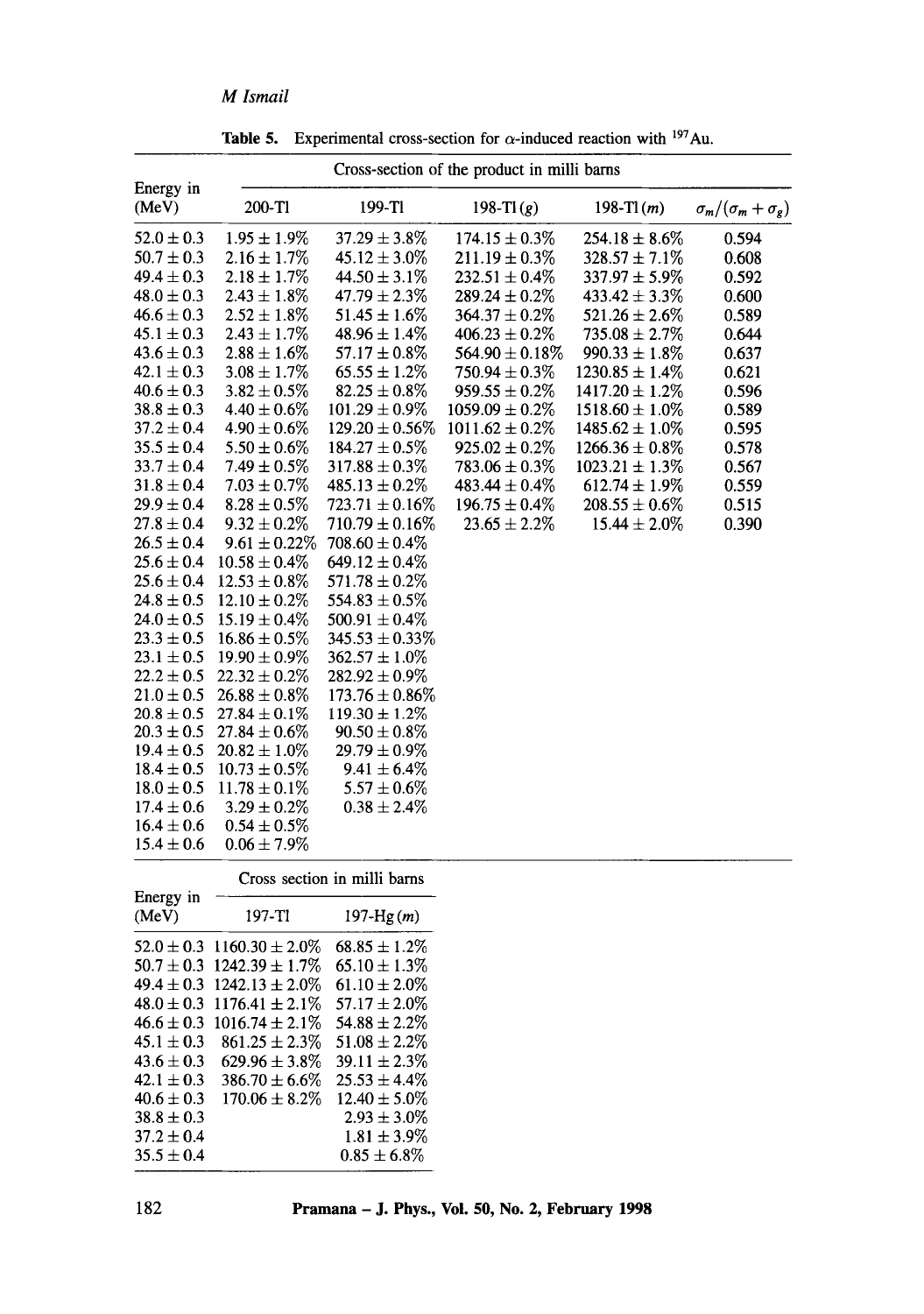the reaction  $^{181}Ta(\alpha, n)^{184m}$ <sup>*R*</sup>Re and  $^{181}Ta(\alpha, 2n)^{183}$ Re are summarized and plotted as a function of  $\alpha$ -particle bombarding energy. The experimental cross-sections are in millibarns and presented along with the percentage of statistical errors only. In table 3 and figure 2b the experimental results on the isomeric cross-section ratios for the isomer pair  $184m_s$ Re by the reaction  $181\text{Ta}(\alpha, n)^{184m_s}$ Re are given as a function of  $\alpha$ -particle bombarding energy. In table 4 the production cross-section as well as the isomeric crosssection ratios for the isomer pair  $184m, g$ Re by the reaction  $185Re(\alpha, \alpha n)^{184m}$ <sub>R</sub>e are presented as a function of  $\alpha$ -particle bombarding energy. Since the isomeric cross-section ratios are measured for the first time, no comparison could be made. In table 5 and figures 3a-e the total residual production cross-section in mb for the reactions figure (3a)  $197\text{Au}(\alpha, n)^{200}\text{T}$ , figure (3b)  $197\text{Au}(\alpha, 2n)^{199}\text{T}$ , figure (3c)  $197\text{Au}(\alpha, 3n)^{198m}$ . <sup>2</sup>Tl, figure (3d) <sup>197</sup>Au( $\alpha$ , 4n)<sup>197</sup>Tl and figure (3e) <sup>197</sup>Au( $\alpha$ , p3n)<sup>197</sup>*m*Hg are summarized and plotted as a function of  $\alpha$ -particle bombarding energy. The absolute errors which is generally  $\approx 8\%$  consists of uncertainties due to target foil thickness ( $\pm 2\%$ ), the beam



**Pramana – J. Phys., Vol. 50, No. 2, February 1998** 183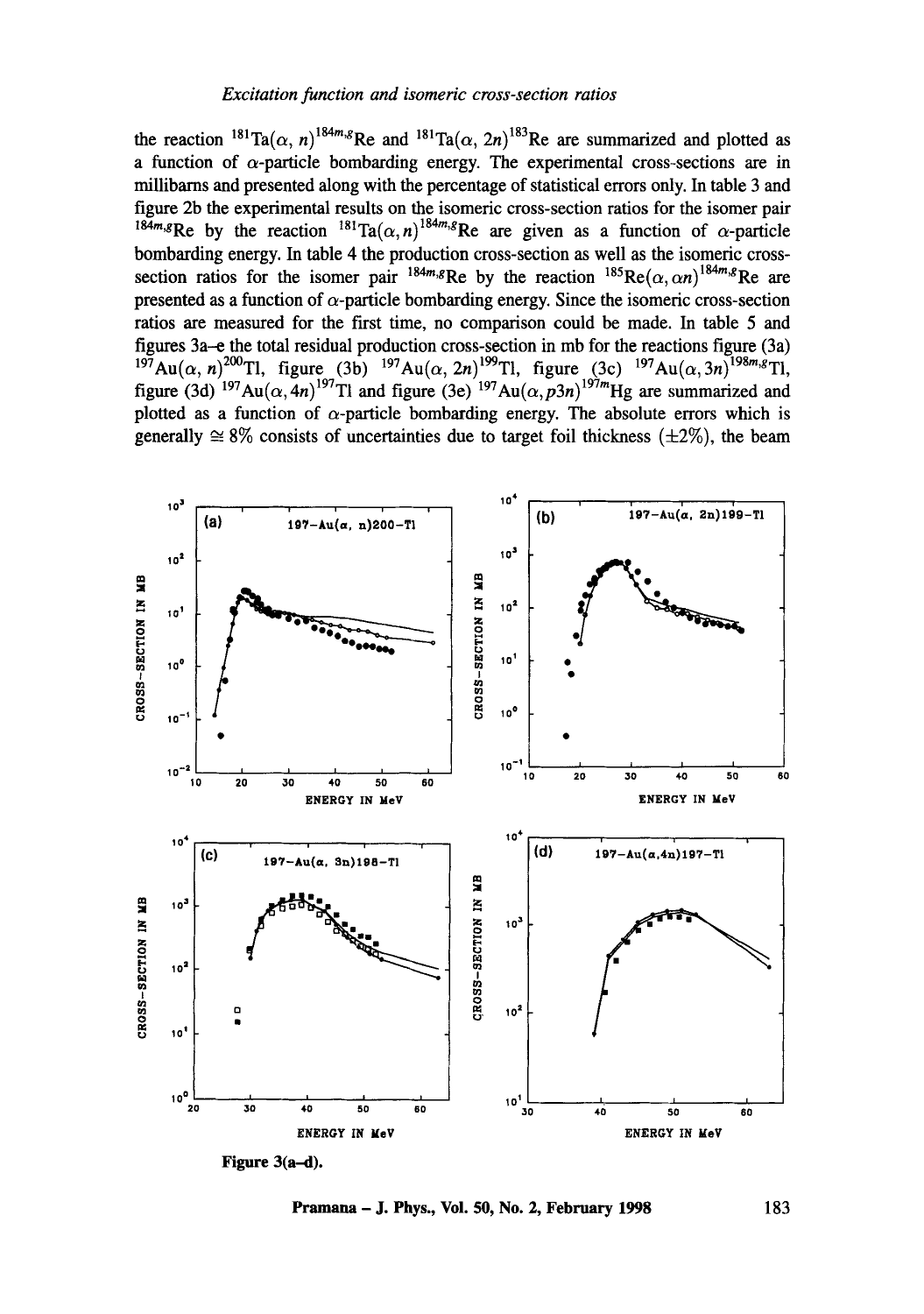



Figure 3a-e. The total residual production cross-section in mb for the reaction (a)  $197$ Au( $\alpha$ , n)<sup>200</sup>Tl ( $\bullet$ ), (b)  $197$ Au( $\alpha$ , 2n)<sup>199</sup>Tl ( $\bullet$ ), (c)  $197$ Au( $\alpha$ , 3n)<sup>198m,g</sup>Tl ( $\blacksquare \Rightarrow m$ state,  $\Box \Rightarrow g$ -state), (d) <sup>197</sup>Au( $\alpha$ , 4n)<sup>197</sup>Tl ( $\blacksquare$ ) and (e) <sup>197</sup>Au( $\alpha$ , p3n)<sup>197</sup>mHg ( $\blacksquare$ ) for mstate) are plotted as a function of  $\alpha$ -particle bombarding energy. Solid lines are the geometry dependent hybrid model and the  $-\bullet-$  or  $-\circ-$  lines are the hybrid model fits using the code Alice/91 with  $N_0 = 4$ ,  $N_n = 2$ ,  $N_p = 2$  and  $N_h = 0$ .

current integration ( $\pm 2\%$ ), the detector efficiency ( $\pm 5\%$ ) and the analysis of the  $\gamma$ -ray spectra (statistical uncertainty) generally  $(< 2\%)$ . The uncertainties caused by the large size of the irradiation area and the non-uniformities of the target contribute about 5% to the average error of the cross-section. The uncertainty given for the energy values are those of target thickness only and beam energy resolution was  $\approx \pm 200.0 \,\text{keV}$  only.

### 4. Comparison with **theoretical predictions**

We have investigated the nuclear mechanism of the nuclear reaction induced by  $\alpha$ particles using the computer codes Alice/91 [17] and Stapre [18]. The Alice/91 code [17] describes the process of equilibrium evaporation of particles and  $\gamma$ -rays in terms of the Weisskopf and Ewing model [24] and pre-equilibrium reaction mechanism according to the hybrid and geometry dependent hybrid model [1, 2]. Whereas in the Stapre code [18], the evaporation of particles and  $\gamma$ -rays are treated in the framework of the statistical model with consideration of angular momentum and parity using Hauser-Feshbach formalism [25]. For emission of the first particle pre-equilibrium decay is also taken into account. The pre-equilibrium emission of the panicles was treated in the Stapre code [18] in the framework of exciton model [3]. The high energy parts of the excitation functions are dominated by pre-equilibrium reaction mechanism whereas the low energy parts are dominated by evaporation with its characteristic peak.

Most of the nuclear reaction models  $[1-6, 26, 27]$  to treat the pre-equilibrium phase of reactions leading to the formation of a compound nucleus are semi-classical in nature and have been used with considerable success in describing experimental data pertaining to the equilibration process, mainly the forward peaked hard component observed in the continuous spectra of light ejectiles and the high energy tails seen in the excitation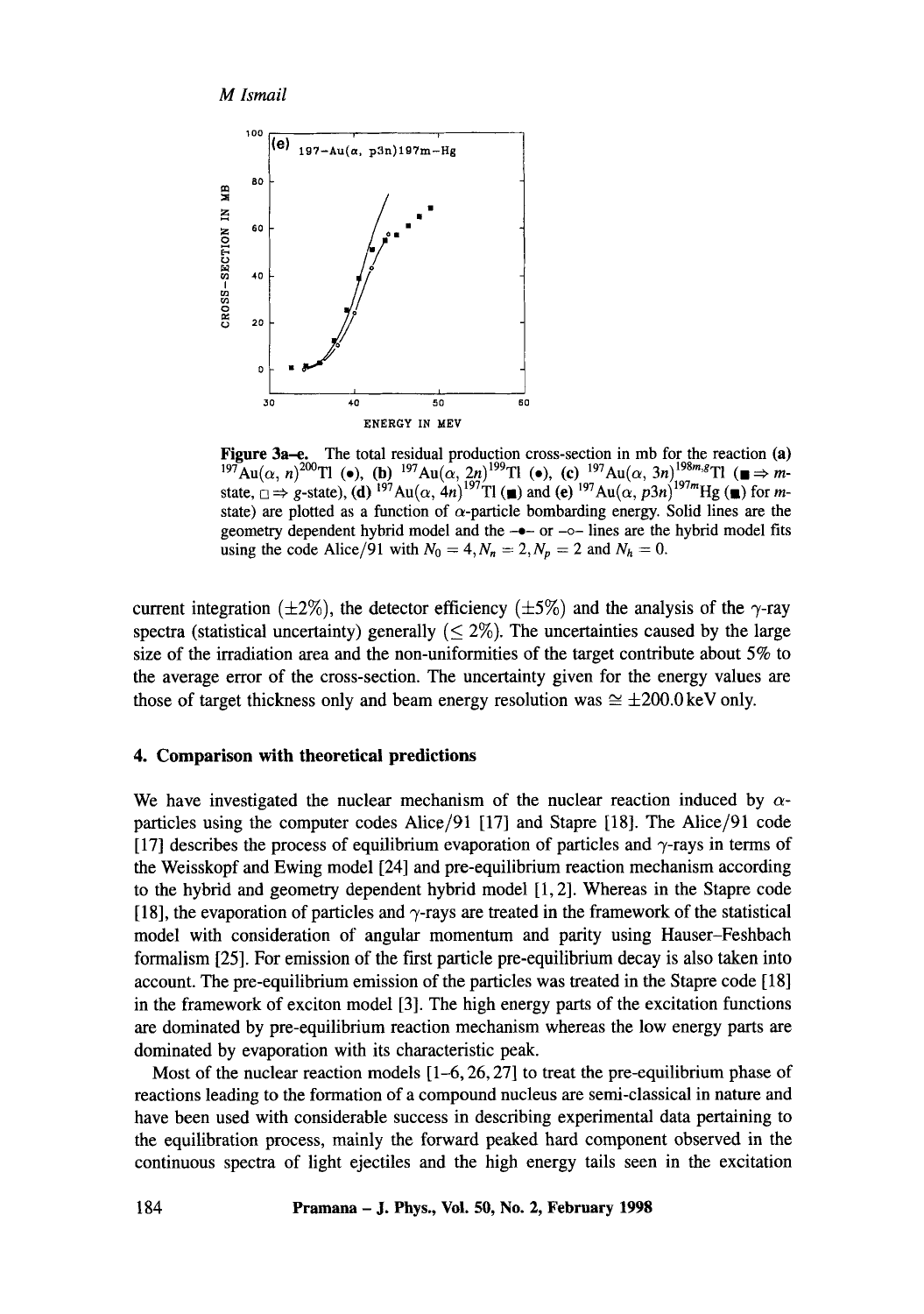functions of activation cross-sections. However, most of these models employ one or both of the two basic concepts, the intranuclear cascade model [INC] [4, 5] and Griffin's statistical model of intermediate structure [3] (SMIS). The integral excitation functions of  $\alpha$ -induced reactions have been discussed by several authors [7-10] considering models of the compound nucleus as well as pre-equilibrium reactions, as mentioned above. They conclude that the theory of pre-equilibrium reactions is helpful in explaining the mechanism of  $\alpha$ -induced reactions. The hybrid model for pre-equilibrium reaction was proposed by Blarm [1] which provides in some way a marriage between the simple SMIS model of Griffin [3] and the INC model using the more elaborate master equation approach due to Harp *et al* [4, 5]. However, there were some shortcomings in the hybrid model. It gives incorrect cross-sections and spectral distributions when applied to nucleon induced reactions at medium energies. Comparison with the INC model indicated that in the hybrid model, deficiencies resulted from the failure to take properly the enhanced emission from the nuclear surface. These deficiencies were partly rectified by reformulating the hybrid model as a sum of contributions, one term for each entrance channel impact parameter. In this way the diffuse surface properties sampled by the higher impact parameters were crudely incorporated into the precompound decay formalism in geometry dependent hybrid model (GDH) by Blann [2]. In the present work our excitation functions are calculated on the basis of hybrid model [1] and geometry dependent hybrid model [2] using the program Alice/91 [17] on the ND-500 and Super-32 computer at our centre.

The statistical part of the Alice/91 [17] can account for a large variety of reaction types. The evaporation of neutrons, protons and clusters such as deuteron and  $\alpha$ -particles was considered [24]. The binding energies and *O*-values used in the present code were based on experimental masses. The Alice/91 code [17] stores experimental masses in a data file. Whenever the nuclear masses are not tabulated, these were calculated from the Myers and Swiatecki mass formula [28], liquid drop masses with pairing. We have used the option in the default version of GDH whereby only the first collision is localized according to the impact parameter [29] with all the higher order precompound terms being treated by the hybrid model i.e. using nuclear densities averaged over the nucleus and independent of the impact parameter. This is reasonable because the excitons can sample nearly the entire nuclear volume after a single scattering since the mean free path (mfp) values are  $\approx 4.74$  fm. The inverse cross-sections were calculated using the optical model subroutine of Alice/91 [17], where the optical model parameters were those of Becchetti and Greenlees [30]. The Fermi level density used is of the form

$$
\rho(u) = (\sqrt{\pi}/12) \cdot (u - \delta)^{-5/4} \cdot a^{-1/4} \cdot \exp[2\sqrt{a(u - \delta)}],
$$

where  $u$  is residual nucleus excitation,  $a$  is the level density parameter taken as  $A/9$ MeV<sup>-1</sup> which is the default option of the code and  $\delta = 11/\sqrt{A}$ MeV the pairing energy shift, with either a backshifted or standard pairing shift option. We have used the standard option.

In *the a priori* formulation of the hybrid and geometry dependent hybrid model, the intra-nuclear transition rates are calculated either from the imaginary part of the optical model or from the free nucleon-nucleon scattering cross-section [31]. For particle energies exceeding 55 MeV the optical model parameters of Becchetti and Greenlees [30] used in the code are not applicable and thus at higher energies the calculation of the mean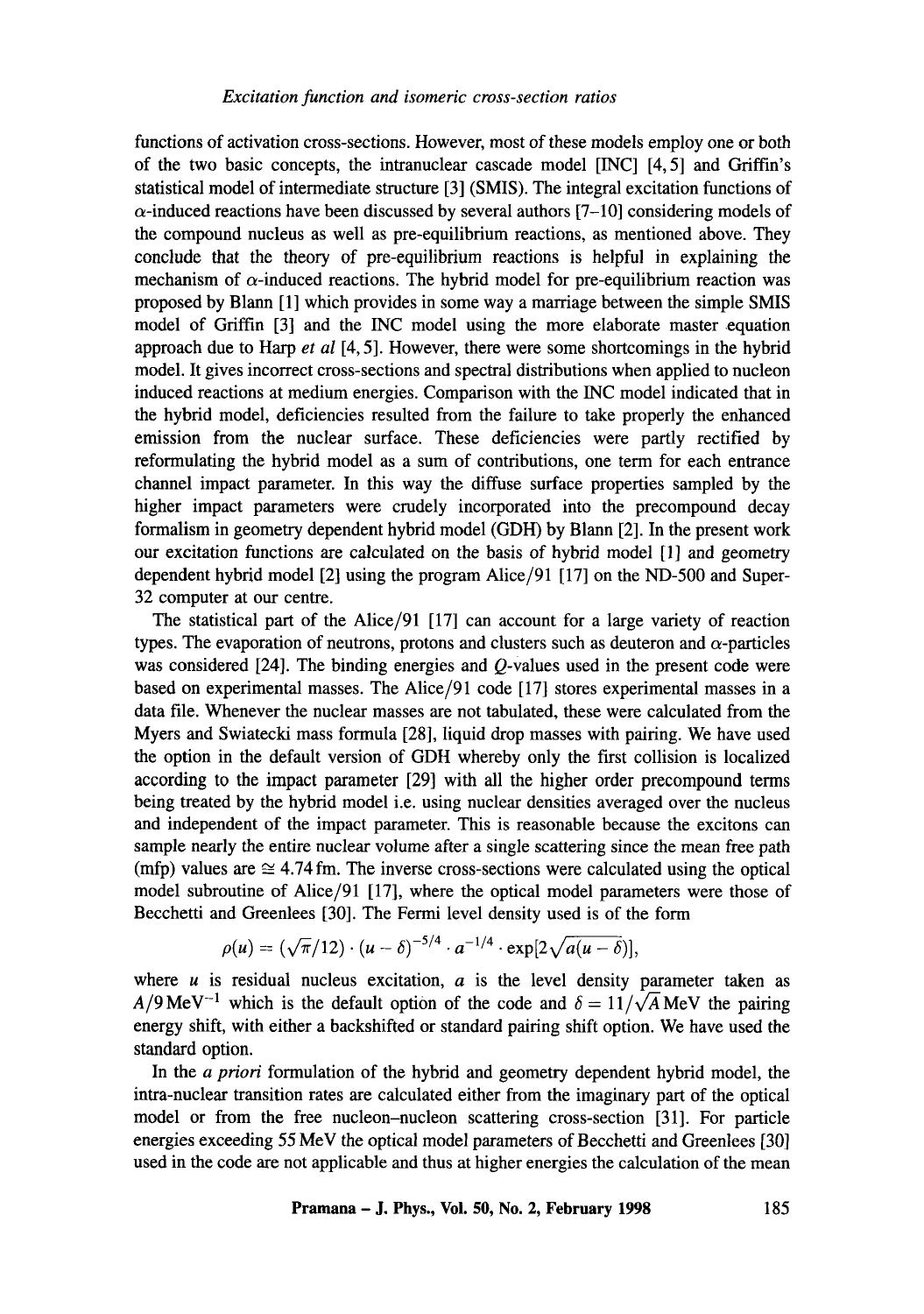free path for intra-nuclear transitions should be calculated from nucleon-nucleon scattering cross-sections. Since our bombarding energy range was below 55 MeV, we have used only optical model option for calculating the intra-nuclear transition rates.

The Stapre code [18] has been used to calculate the theoretical cross-sections and isomeric cross-section ratios for  $\alpha$ -induced reactions taking into account up to six sequential evaporation of particles and  $\gamma$ -rays. Each evaporation step is treated within the framework of the statistical model with consideration of angular momentum and parity using Hauser-Feshbach formalism [25]. For the emission of the first particle preequilibrium decay is also taken into account. Direct interactions were not considered.

The parameters used in the code Stapre [18] were generally accepted ones. For calculation of the transmission coefficients of various particles for the code Stapre [18], the default global set of optical model parameters of Alice/91 code [17] was used. The transmission coefficients for  $\gamma$ -rays with transition energy  $\varepsilon_{\gamma}$  are expressed by the  $\gamma$ -ray strength function  $f_{\text{XL}}(\varepsilon_{\gamma})$  for the multipole radiation of type XL. For the E1 strength function, the Brink-Axel [32] model with global parameters was used and for M1, E2, M2, E3 and M3 radiations, the Weisskopf model [33] was used. For energies, spins and parities of the discrete levels of the residual nuclei, the lowest 15-20 levels in [22] were used. The level density formalism of the back-shifted Fermi gas model expressed by Lang [34] was used for the continuum excitation energy region. The level density parameter  $a = A/9$  was used for all nuclei, where A is the mass number of the nucleus. The spin distribution of the level density was characterized by the effective moment of inertia  $\Theta_{\text{eff}}$ or better by its ratio to rigid body moment of inertia  $\Theta_{\text{rig}}$  ( $\eta = \Theta_{\text{eff}}/\Theta_{\text{rig}}$ ). Since isomeric cross-section ratios are expected to depend strongly on the effective moment of inertia, all the calculations were performed for  $\eta = 0.5$  and  $\eta = 1.0$ .

In the Stapre code the pre-equilibrium emission of the particles were treated in the framework of exciton model [3] having the following ingredients. For the initial exciton configurations  $(p_0, h_0)$  we used (4,0) for  $\alpha$ -particles [17]. The transition rates were calculated by the formulae of Williams and Cline model [35]. The average residual twobody matrix element that appears in the transition rates  $\lambda_+$ ,  $\lambda_0$  and  $\lambda_-$  formulae as proposed by Kalbach-Cline [36] is expressed as

$$
|M|^2 = FM \cdot A^{-3} \cdot E^{-1},\tag{5}
$$

where  $E$  is the excitation energy of the composite system. The quantity  $FM$  is a constant with the dimension of  $(MeV)^3$  and generally treated as free parameter so as to get a good fit to the experimental data. The values used for the  $\alpha$ -particle induced reactions were in the range  $FM = 750 - 1000 \,\text{MeV}^3$ .

In Alice [17] code, we have taken an initial exciton configuration  $n_0 = 4$  $(n_n = 2, n_p = 2, n_h = 0)$  which is equivalent to a break-up of the incoming  $\alpha$ -particle in the field of the nucleus and the nucleons occupying excited states above the Fermi energy gives a better description of the excitation function compared to other configurations for the  $\alpha$ -particle bombarding energies up to 55.0 MeV. Therefore we have mostly used  $n_0 = 4$  ( $n_n = 2, n_p = 2, n_h = 0$ ) configuration in most of our calculations. The total production cross-section in mb for the reactions in figure (1a)  $193$ Ir( $\alpha$ , 2n)<sup>195</sup>Au ( $\bullet$ ), figure (1b)  $^{193}$ Ir( $\alpha$ , 3n)<sup>194</sup>Au ( $\blacksquare$ ), figure (1c)  $^{(193),191}$ Ir( $\alpha$ ,  $(4n)2n$ ]<sup>193</sup>Au [( $\blacksquare$ ),  $\Box$ ] and figure (1d) <sup>191</sup>Ir( $\alpha$ , 3n)<sup>192</sup>Au ( $\blacksquare$ ) are plotted as a function of  $\alpha$ -particle bombarding energy. The solid line is the geometry dependent hybrid model and the circle-line  $(-\infty)$  is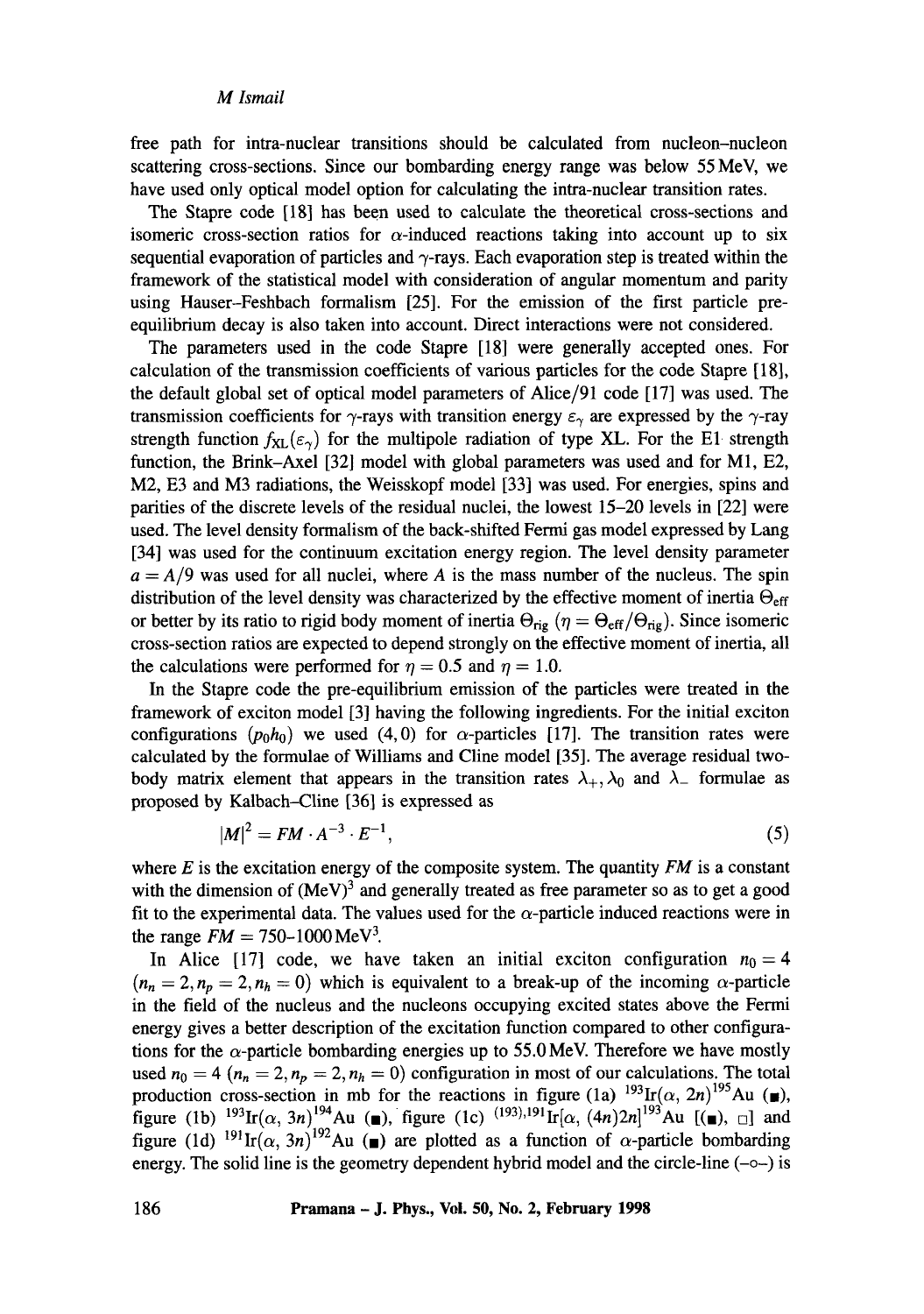the hybrid model fits using the code Alice/91 with  $N_0 = 4$ ,  $N_n = 2$ ,  $N_p = 2$  and  $N_h = 0$ . In figure 2a the total residual production cross-section in mb for the reaction  $^{181}\text{Ta}(\alpha, n)^{184m}$ <sub>8</sub>Re [symbols  $\blacksquare \Rightarrow g$ ,  $\Box \Rightarrow m$ ] are plotted as a function of  $\alpha$ -particle bombarding energy. The solid line is the geometry dependent hybrid model fit using the code Alice/91 with  $N_0 = 4$ ,  $N_n = 2$ ,  $N_p = 2$  and  $N_h = 0$ . The  $-\bullet$ - and  $-\circ$ - lines are Stapre code calculations with  $FM = 1000$  (MeV)<sup>3</sup> and  $FM = 750$  (MeV)<sup>3</sup> respectively. In figure 2b and table 3 the isomeric cross-sections and their ratios are presented. The isomeric cross-section is practically constant at low bombarding energy with some tendency to increase at higher bombarding energy which means that at higher bombarding energy there is some tendency to populate the isomeric state preferentially. However, at very high excitation energy both the states are populated equally as seen in table 4 for the reactions  $^{185}$ Re( $\alpha$ ,  $\alpha n$ )<sup>to+*m*,g</sup>Re. In figure 2c the total residual production crosssections in mb for the reaction  ${}^{181}\text{Ta}(\alpha, 2n)$ <sup>183</sup>Re [ $\bullet$  symbols] are plotted as a function of  $\alpha$ -particle bombarding energy. The solid line is the geometry dependent hybrid model fit using the code Alice/91 with  $N_0 = 4, N_n = 2, N_p = 2$  and  $N_h = 0$ . In figures 3a-e the total residual production cross-section in mb for the reactions figure (3a)  $^{197}Au(\alpha, n)^{200}T1$ (e), figure (3b)  $^{197}Au(\alpha, 2n)^{199}T1$  (e), figure (3c)  $^{197}Au(\alpha, 3n)$   $^{198}g/mT1$  ( $\blacksquare \Rightarrow m$ -state and  $\Box \Rightarrow g$ -state), figure (3d) <sup>197</sup>Au( $\alpha$ , 4n)<sup>197</sup>Tl ( $\Box$ ) and figure (3e) <sup>197</sup>Au( $\alpha$ , p3n) <sup>197m</sup>Hg  $(\blacksquare \Rightarrow m\text{-state})$  are plotted as a function of  $\alpha$ -particle bombarding energy. The solid lines are the geometry dependent hybrid model and the circle-dashed lines  $(-\circ-)$  are hybrid model fits using the code Alice/91 with  $N_0 = 4$ ,  $N_n = 2$ ,  $N_p = 2$  and  $N_h = 0$ .

In the energy range of the measurement both geometry dependent hybrid model and hybrid model fit all the excitation functions reasonably well taking limitations of the calculations into account. Considering the multitudes of uncertainties in pre-equilibrium calculations such as (i) range of equilibrium and pre-equilibrium reaction cross-section involved and (ii) in parameters such as inverse reaction cross-sections and level densities etc. Blann [31] considered that a result which is within a factor of two (i.e. 0.5 to 2.0) of the experimental result in absolute cross-section and which generally has the correct spectral shape and variation of yield with excitation energy is an encouraging result.

## **5. Conclusion**

A consistent set of 18 excitation functions has been measured for  $\alpha$ -induced reactions on Ir, Au, Ta and Re targerts. The reliability of the cross-section was checked by comparing our measurements on Au with previous measurements. As in the previous studies, we have also observed that the excitation functions of the reactions induced by  $\alpha$ -particles show structure with an initial peak with a slowly decreasing high energy edge becoming a fiat plateau. The lower energy peak corresponds to particle emission mainly by evaporation by completely equilibrated compound nucleus. Whereas the low crosssection higher energy fiat plateau corresponds to pre-equilibrium emission of nucleons at initial stages of the nuclear reaction. Comparison of the experimental data with hybrid and GDH model calculation shows reasonably good agreement with GDH model fitting high energy shoulder better indicating geometry dependent (surface) effects are important at higher energies only. Therefore, we can conclude that the dominant mechanism for reaction induced by  $\alpha$ -particle in the lower energy range of these measurements is fusion-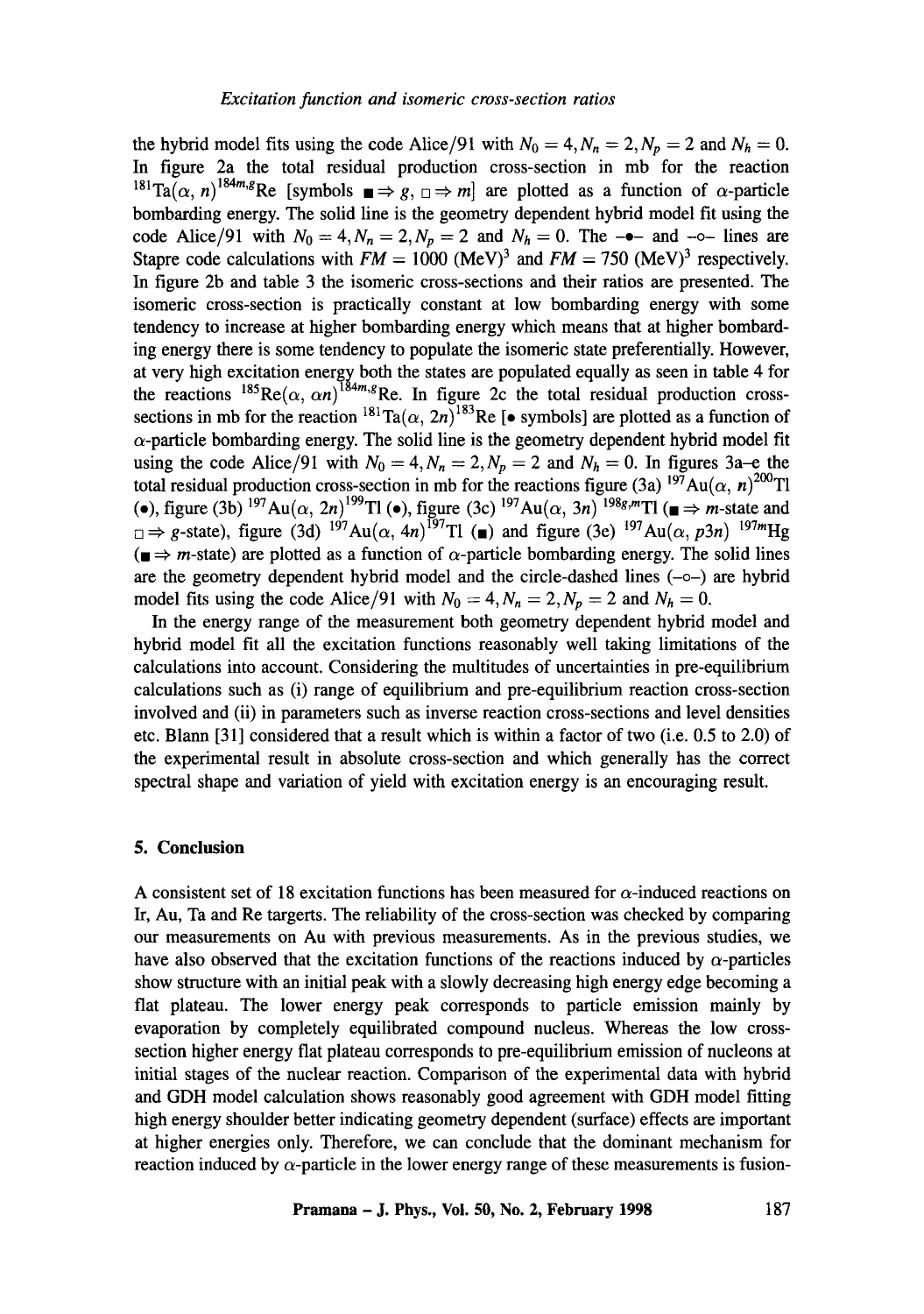evaporation and only at the higher energy the pre-equilibrium emission becomes dominant.

# **Acknowledgements**

The author thanks the operational staff of the cyclotron at VECC, Calcutta for running the cyclotron smoothly during the experiments, and Super-32 computer system of our centre for their assistance at various stages of calculations. He also thanks Dr. M Blann for supplying the Alice/91 code and Dr M Uhl for supplying the Stapre code.

#### **References**

- [1] M Blann, *Phys. Rev. Lett.* 27, 337 (1971)
- [2] M Blann, *Phys. Rev. Lett.* 28, 757 (1972)
- [3] J J Griffin, *Phys. Rev. Lett.* 17, 478 (1966)
- [4] D G Harp, J M Miller and J B Berne, *Phys. Rev.* 165, 1166 (1968)
- [5] G D Harp and J M Miller, *Phys. Rev.* C3, 1847 (1971)
- [6] M Blann, *Annu. Rev. Nucl. Sci.* 25, 123 (1975)
- [7] S A Hjorth, H Ryde, K A Hagemann, G Lovhoiden and J C Waddington *Nucl. Phys.* A144, 513 (1970)
- [8] M Ismail and A S Divatia, *Pramana J. Phys.* 30, 193 (1988); B.A.R.C./1366 (1987) M Ismail, *Pramana - J. Phys.* 32, 605 (1989) and B.A.R.C/1407 (1988)
- [9] M Ismail, *Phys. Rev.* C41, 87 (1990)
- [10] J Ernst, R Ibowski, H Klampil, H Machner, T Mayer-Kuckuk and R Shanz, Z. *Phys.* A306, 301 (1982)
- [11] C Kaltach, *Phys. Rev.* **C23**, 124 (1981)
- [12] M L Goldberger, *Phys. Rev.* 74, 1268 (1948)
- [13] C J Mathews, B G Glagola, R A Moyle and V E Voila Jr., *Phys. Rev.* C25, 2181 (1982)
- [14] I Dostrovsky, Z Frankel and G Friedlander, *Phys. Rev.* 116, 683 (1959); 118, 781 (1960); 118, 791 (1960)
- [15] F Puhlhofer, *NucL Phys.* A280, 267 (1977)
- [16] Y Nagame, K Sueki, S Baba and H Nakahara *Phys. Rev.* C41, 889 (1990) O A Capurro, M de la Vega Vedoya, C Wasilevsky and S J Nassiff, *J. Radioanalytical Nucl. Chem.* 89/2, 519 (1985) A Colboreanu, P Constanin and O Salageon, *Nucl. Phys.* A383, 251 (1982) F Hermes, E W Jasper, H E Kurz, T Mayer-Kuchuk, P F A Goudsmit and H Arnold, *Nucl. Phys.* A228, 175 (1974) F M Lanzafame and M Blann, *NucL Phys.* A142, 545 (1970)
- [17] M Blann, Alice/85/300 *A Evaporation Code,* Lawrence Livermore National Laboratory, University of California Livermore UCID-20169 (1985) M Blann and H K Vonach, *Phys. Rev.* C28, 1475 (1983)
- [18] M Uhl and B Stromaier, *Computer code for particle-induced activation cross-section and related quantities,* Institut fur Radiumforchung und Kernphysik Report 76/01, 1976 and Addendum to this report. See also B Stromaier and M Uhl, International Atomic Energy Agency Report IAEA-SMR 43, 313 (1980)
- [19] C F Williamson, J P Boujot and J Picard, CEA-R 3042 (1966)
- [20] J Kern, *Isabelle: A fortran non-linear least-square fit code for nuclear spectra (University of* Fribourg, Switzerland, 1970) (unpublished)
- [21] J Kern, *Nucl. Inst. Method.* 79, 233 (1970)
- [22] C M Lederer and V S Shirley, *Table of Isotopes*, 7th edition (New York, John Wiley, 1978)
- [23] A H Wapstra and G Audi, *NucL Phys.* A432, 1 (1985)